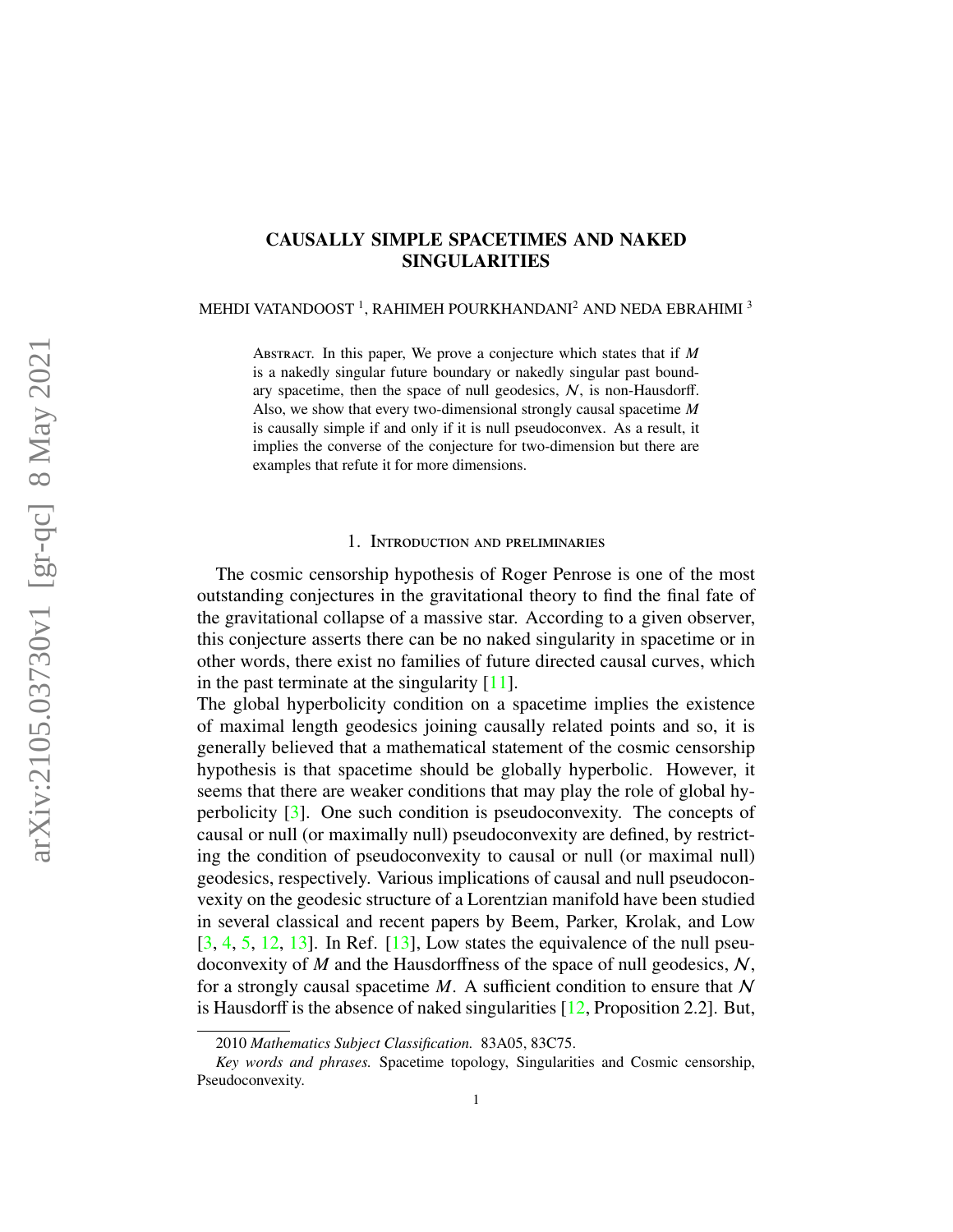#### 2 MEHDI VATANDOOST  $^1$ , RAHIMEH POURKHANDANI $^2$  AND NEDA EBRAHIMI  $^3$

we can see in [\[2,](#page-15-6) Example 2.2.12] that it is not a necessary condition. Recently, Borjian and Bahrampour introduced two types of naked singularities called nakedly singular future boundary and nakedly singular past boundary [\[6\]](#page-15-7).

In this paper, by an example, we establish that a proposition proved by Beem and Krolak (see [\[4,](#page-15-2) Proposition 1]) is not valid and it is required to have a minor modification. Then, by the corrected version of this proposition, we show that the existence of (at least) one of these naked singularities implies the failure of the Hausdorff property for the space of null geodesics of *M* which is Conjecture 3.1 of [\[6\]](#page-15-7) for causally continuous spacetime. Also, the converse of this conjecture is solved.

The causal ladder is a diagram that illustrates the strengths of the causality conditions (see  $[5, Page\ 73, Fig. 3.3]$  $[5, Page\ 73, Fig. 3.3]$  and  $[16]$ ). As these various applications of pseudoconvexity show, it is useful to place this property within the causal ladder. Recently, we proved that every strongly causal spacetime is causally simple if and only if it is maximal null pseudoconvex [\[21\]](#page-16-0). On the other hand, there is a conjecture that says strongly causal null pseudoconvex spacetimes are causally simple [\[1\]](#page-15-9). We also prove this conjecture for *n*dimensional spacetimes ( $n \geq 3$ ) and the converse of it for two-dimensional spacetimes and then give a new hierarchy in the causal ladder (see Fig [1\)](#page-4-0). Here, we briefly review some basic definitions and concepts from the topic of Lorentzian causality theory needed for the next sections.

In general relativity, a *spacetime* is a pair (*M*, *<sup>g</sup>*) where *<sup>M</sup>* is a real, connected, *C* <sup>∞</sup> Hausdorff manifold of dimension two or more, and *g* is a globally defined  $C^{\infty}$  Lorentzian metric on *M* of signature  $(+, -, ..., -)$ . When there is no ambiguity we use *M* to refer to the spacetime  $(M, \alpha)$ there is no ambiguity, we use *M* to refer to the spacetime  $(M, g)$ .

We say that a vector  $v \in T_pM$  is *timelike* if  $g_p(v, v) > 0$ , *causal* if  $g_p(v, v) \ge$ 0, *null* if  $g_p(v, v) = 0$  and *spacelike* if  $g_p(v, v) < 0$ . A smooth curve is called *future directed timelike curve* if its tangent vector is everywhere timelike future pointing vector and similarly for spacelike, causal, null future directed (or null past directed) curve can be defined. If  $p, q \in M$ , then *q* is in the *chronological future of p*, written  $q \in I^+(p)$  or  $p \lt q$ , if there is a timelike future pointing curve  $\gamma : [0, 1] \to M$  with  $\gamma(0) = p$ , and  $\gamma(1) = q$ ; similarly, *q* is in the *causal future of p*, written  $q \in J^+(p)$  or  $p \leq q$ , if there is a future pointing causal curve from *n* to *a*. For any point *n* the set  $J^+(p)$  is open: pointing causal curve from  $p$  to  $q$ . For any point,  $p$ , the set  $I^+(p)$  is open; but  $J^+(p)$  need not, in general, be closed.  $J^+(p)$  is always a subset of the closure of  $I^+(p)$ . To be more careful, it is useful to recall that *the causal ladder* is a set of conditions on spacetimes, where each of these implies its previous one [\[5\]](#page-15-3):

(1) A spacetime *M* which has no point *p* with a non-degenerate causal curve that starts and ends at *p* is said to satisfy *the causal condition*.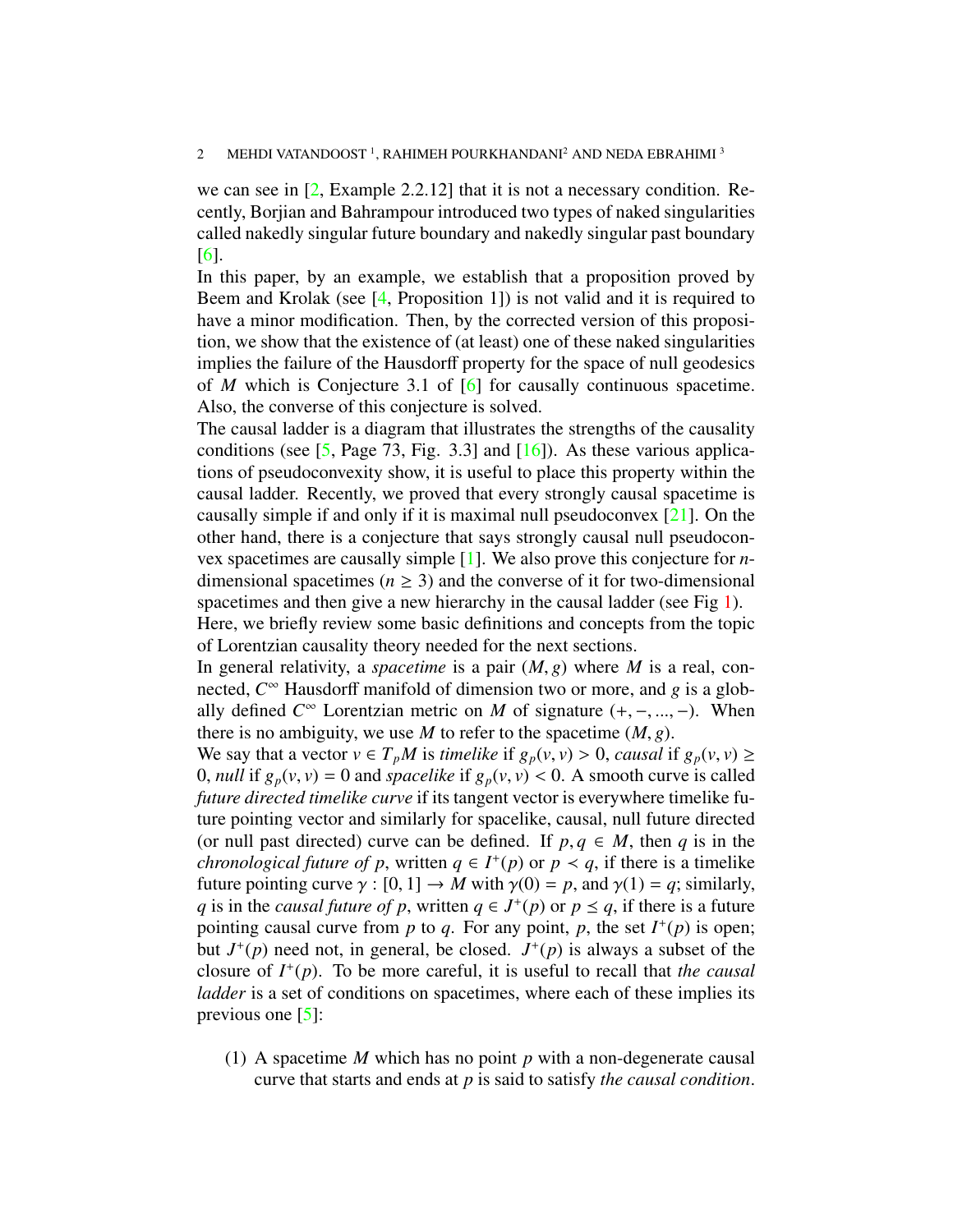- (2) A spacetime *M* is said to be distinguishing if for all points *p* and *q* in *M*, either  $I^+(p) = I^+(q)$  or  $I^-(p) = I^-(q)$  implies  $p = q$ .
- (3) If each point *p* has arbitrarily small neighborhoods in which any causal curve intersects in a single component, *M* satisfies the condition of *strong causality*.
- (4) A distinguishing spacetime *M* is said to be *causally continuous* at *p* if the set-valued functions *I*<sup>+</sup> and *I*<sup>−</sup> are both inner continuous and outer continuous at p. The set-valued function  $I^{\pm}$  is said to be *inner continuous* at  $p \in M$  if for each compact set  $K \subseteq I^{\pm}(p)$ , there exists a neighborhood  $U(p)$  of p such that  $K \subseteq I^{\pm}(q)$  for each  $q \in U(p)$ . The set-valued function  $I^{\pm}$  is *outer continuous* at *p* if for each compact set *K* in the exterior of  $\overline{I^{\pm}(p)}$  there exists some neighborhood  $U(p)$  of *p* such that for each  $q \in U(p)$ , *K* is in the exterior of  $\overline{I^{\pm}(q)}$ . We recall that  $I^{\pm}$  is always inner continuous (see [\[17,](#page-15-10) Proposition 4.3]).
- (5) If *M* is distinguishing and  $J^{\pm}(p)$  is closed for all  $p \in M$ , then *M* is *causally simple*.
- (6) A spacetime *M* is said to be *globally hyperbolic* if *M* is strongly causal and  $J^+(p) \cap J^-(q)$  is compact for all p and q in M.

<span id="page-2-0"></span>**Definition 1.1.** [\[4\]](#page-15-2) A future null geodesic ray  $\gamma : [0, b) \rightarrow M$  is said to be *maximal* if  $\gamma(t) \notin I^+(\gamma(0))$  for all  $t \in (0, b)$ . In other words, if  $t_1 \neq t_2$ <br>and  $t_1, t_2 \in [0, b)$  then  $\gamma(t_1)$  and  $\gamma(t_2)$  are not chronologically related. Also and  $t_1, t_2 \in [0, b)$ , then  $\gamma(t_1)$  and  $\gamma(t_2)$  are not chronologically related. Also, the cases  $\gamma : [a, b] \to M$  and  $\gamma : (a, b) \to M$  are defined as maximal null geodesic segment and maximal null geodesic in the same manner.

A spacetime (*M*, *<sup>g</sup>*) is said to be *pseudoconvex* if and only if given any compact set  $K$  in  $M$ , there exists always a larger compact set  $K^*$  such that all "geodesic segments" joining points of  $K$  lie entirely in  $K^*$ . There are different types of pseudoconvexity which correspond to different classes of geodesics in spacetimes. For example, causal, null, and maximal null pseudoconvexity can be defined by restricting the condition "geodesic segments" to causal, null, and maximal null geodesic segments, respectively [\[3\]](#page-15-1).

<span id="page-2-1"></span>*Remark* 1.2*.* Since every maximal null geodesic is a null geodesic and every null geodesic is a causal geodesic, it is clear from the definitions that causal pseudoconvexity implies null pseudoconvexity and null pseudoconvexity implies maximal null pseudoconvexity.

The limit curve theorems are surely one of the most fundamental tools of Lorentzian geometry. Their importance is certainly superior to that of analogous results in Riemannian geometry because in Lorentzian manifolds the curves may have a causal character and, hence, it is particularly important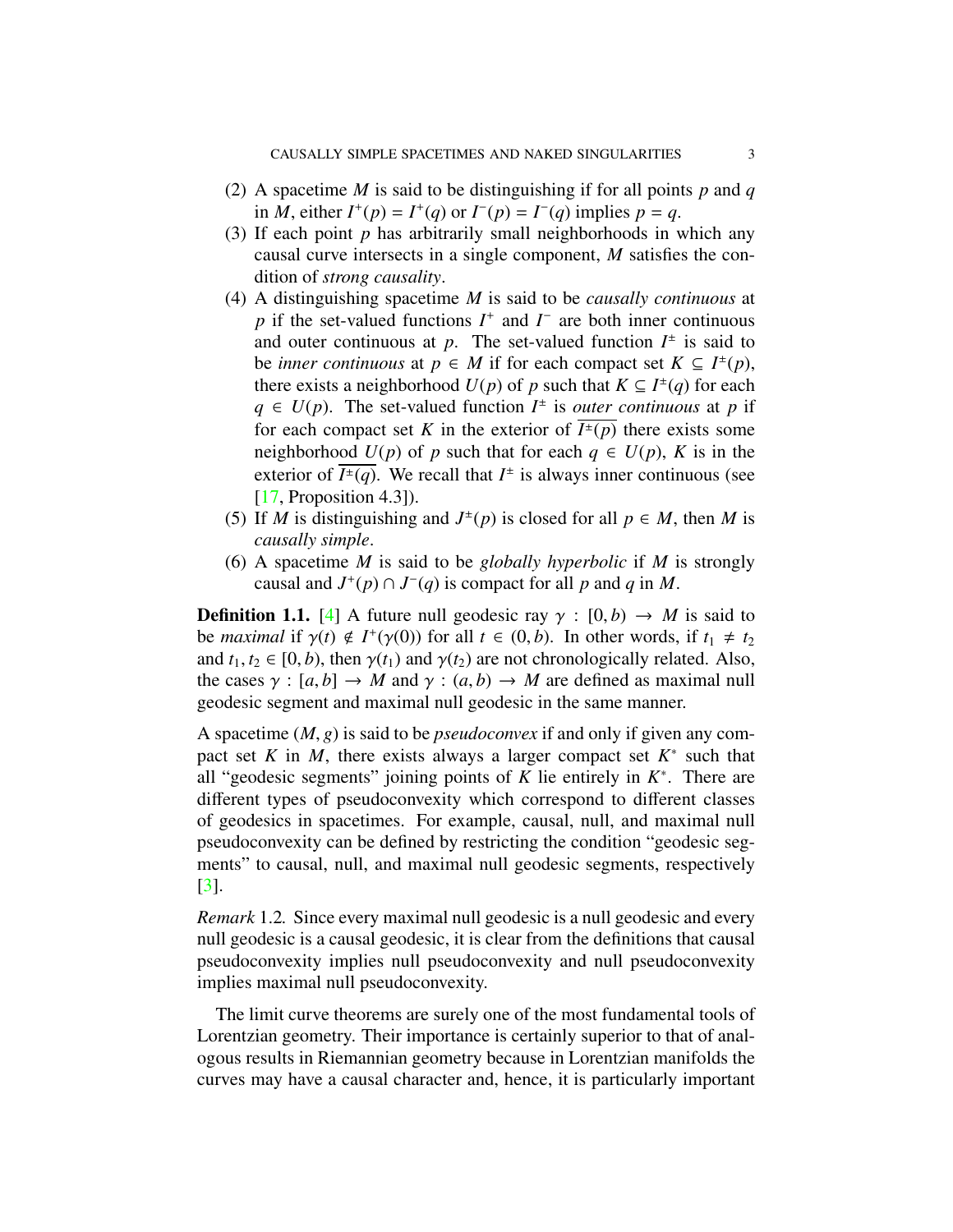#### 4 MEHDI VATANDOOST <sup>1</sup>, RAHIMEH POURKHANDANI<sup>2</sup> AND NEDA EBRAHIMI <sup>3</sup>

to establish whether two points can be connected by a causal, a timelike, or a lightlike curve. There are different forms of convergence for a sequence of nonspacelike curves  $\{\gamma_n\}$  in Lorentzian geometry and general relativity. For example, the limit curve convergence, the  $C^0$  convergence, and the uniform convergence. For arbitrary space-times, each of the limit curve convergence and the  $C^0$  convergence is not stronger than the other. But in strongly causal space-times, these two types of convergence are almost equivalent for sequences of causal curves (see [\[5,](#page-15-3) Proposition 3.34]). Recently, Minguzzi introduced a discussion of the history of limit curve theorems results in Lorentzian geometry and proved a strong version of limit curve theorems by a generalized version of uniform convergence [\[15\]](#page-15-11).

<span id="page-3-1"></span>**Definition 1.3.** [\[15,](#page-15-11) Definition 2.1] (In this definition  $a_n, b_n, a$ , and *b* may take an infinite value.) Let *h* be a Riemannian metric on *M* and let  $d_0$  be the associated Riemannian distance. The sequence of curves  $\gamma_n : [a_n, b_n] \to M$ converges *h*-uniformly to  $\gamma : [a, b] \to M$  if  $a_n \to a, b_n \to b$ , and for every  $\epsilon > 0$  there is  $N > 0$ , such that for  $n > N$ , and for every  $t \in [a, b]$  $[a_n, b_n], d_0(\gamma(t), \gamma_n(t)) < \epsilon.$ 

The sequence of curves  $\gamma_n : [a_n, b_n] \to M$  converges *h*-uniformly on compact subsets to  $\gamma : [a, b] \to M$  if for every compact interval  $[a', b'] \subseteq$ <br>[*a b*] there is a choice of sequences  $a'$   $b' \in [a, b]$   $a' < b'$  such that [*a*, *b*], there is a choice of sequences  $a'_n, b'_n \in [a_n, b_n]$ ,  $a'_n < b'_n$ , such that  $a' \rightarrow a'$  *b'*  $\rightarrow b'$  and for any such choice  $\gamma$  be the converges *h*-uniformly  $a'_n \to a'$ ,  $b'_n \to b'$ , and for any such choice  $\gamma_n|_{[a'_n, b'_n]}$  converges *h*-uniformly<br>to  $\gamma$ <sub>k the</sub> Also Minguzzi proved that the *h*-uniform convergence implies to  $\gamma|_{[a',b']}$ . Also, Minguzzi proved that the *h*-uniform convergence implies the  $C^0$  convergence and on compact subsets it is independent of the Riethe  $C<sup>0</sup>$  convergence and on compact subsets, it is independent of the Riemannian metric *h* chosen (see [\[15,](#page-15-11) Theorem 2.4]). In this paper, by the limit curve or the limit geodesic segment, we mean that the *h*-uniform convergence on compact subsets is applied.

In Ref.  $[21]$ , we found an equivalent property to the pseudoconvexity, called the *LGS property*:

<span id="page-3-2"></span>**Definition 1.4.** Assume  $p_n \to p$  and  $q_n \to q$  for distinct points p and q in a spacetime *M*. We say that the spacetime *M* has the limit geodesic segment property (LGS), if each pair  $p_n$  and  $q_n$  can be joined by a "geodesic segment", then there is a limit geodesic segment from *p* to *q*. Namely, for every sequence of geodesics  $\gamma_n$  from  $p_n$  to  $q_n$  where  $p_n \to p, q_n \to q$ , there are a subsequence  $\gamma_k$  and a geodesic segment from p to q such that  $\gamma_k$ converges *<sup>h</sup>*-uniformly to γ. Similarly, causal, null, and maximal null LGS property can be defined by restricting the condition "geodesic segment" to causal, null, and maximal null geodesics, respectively.

<span id="page-3-0"></span>Proposition 1.5. [\[21,](#page-16-0) Proposition 4] *Let* (*M*, *<sup>g</sup>*) *be a strongly causal spacetime. Then, it is (null or maximal null) causal pseudoconvex if and only if it has the (null or maximal null) causal LGS property.*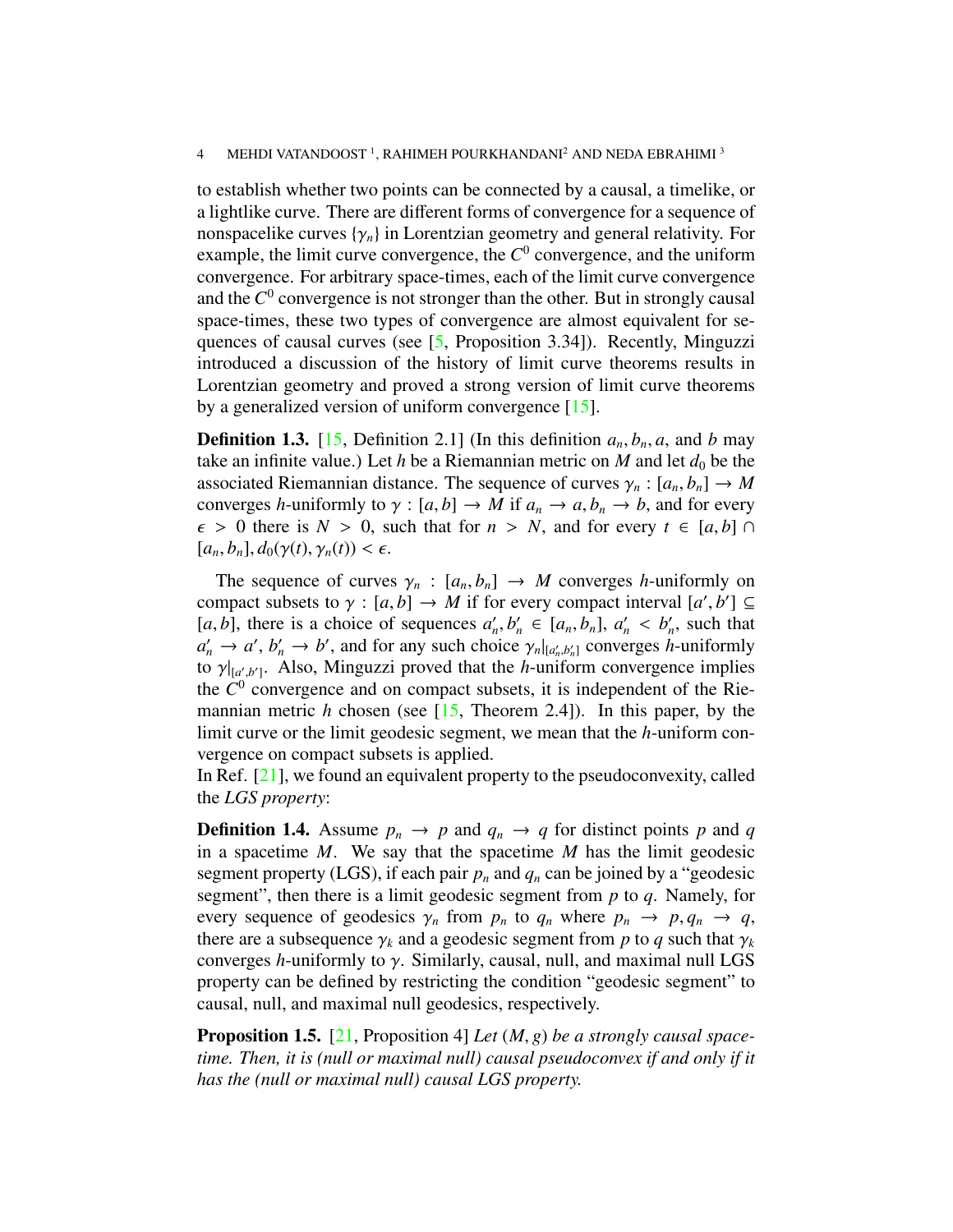

<span id="page-4-0"></span>FIGURE 1. A new hierarchy in the causal ladder by incorporating our new result on the three types of pseudoconvexity conditions.

## 2. MAIN RESULTS

The paper builds on the literature on pseudoconvexity and causality theory [\[3,](#page-15-1) [4,](#page-15-2) [5,](#page-15-3) [6,](#page-15-7) [10,](#page-15-12) [17,](#page-15-10) [18,](#page-15-13) [21\]](#page-16-0).

2.1. Pseudoconvexity and causal simplicity conditions. Null pseudoconvexity is a property weaker than causal pseudoconvexity. There are some examples of spacetimes which are null pseudoconvex but not causally pseudoconvex (see  $[21,$  Example 1]). During the construction of a boundary for spacetimes, Bautista et al. studied in detail the space of light rays and conjectured that strongly causal null pseudoconvex spacetimes are causally simple [\[1\]](#page-15-9). Beem and Krolak in [\[4,](#page-15-2) Theorem 1] proved that causal simplicity implies maximal null pseudoconvexity. In Ref. [\[21\]](#page-16-0), we recently proved the converse of this fact in the case of strongly causal spacetime, that is a refined version of the conjecture.

<span id="page-4-1"></span>Theorem 2.1. [\[21,](#page-16-0) Theorem 2] *Let* (*M*, *<sup>g</sup>*) *be a strongly causal spacetime.* (*M*, *<sup>g</sup>*) *is causally simple if and only if it is maximally null pseudoconvex.*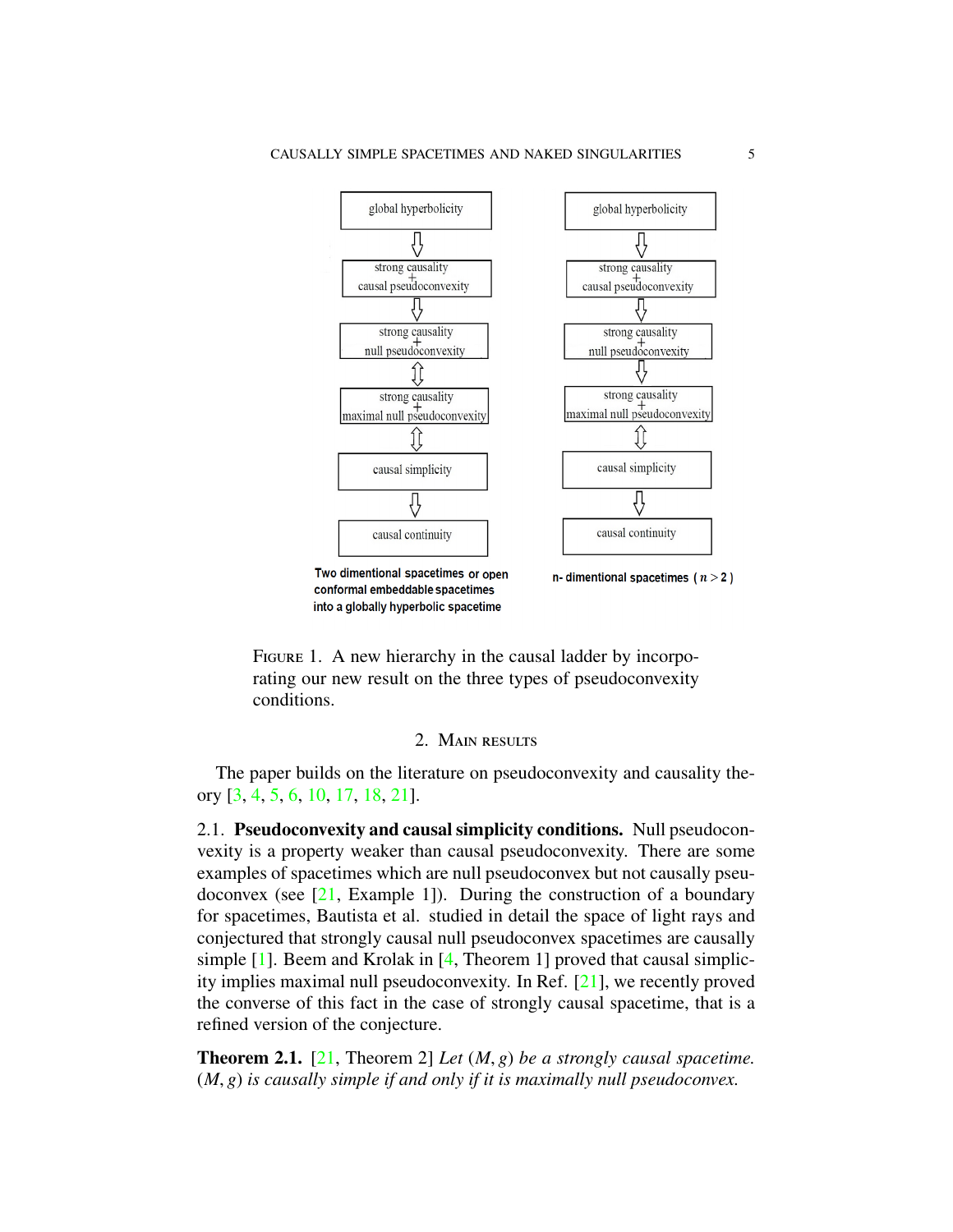#### 6 MEHDI VATANDOOST<sup>1</sup>, RAHIMEH POURKHANDANI<sup>2</sup> AND NEDA EBRAHIMI<sup>3</sup>

Also, Beem and Parker proved that global hyperbolicity implies causal pseudoconvexity (see [\[3,](#page-15-1) Lemma 3.2]). In Ref. [\[9\]](#page-15-14), Hedicke and Suhr showed that the space of null geodesics of a n-dimensional causally simple spacetime *M* for  $n > 2$  is Hausdorff if it admits an open conformal embedding into a globally hyperbolic spacetime. And by Theorem [2.7,](#page-10-0) *M* is null pseudoconvex. Now, only one step remains to establish the ladder Fig [1.](#page-4-0) Namely, in every two-dimensional strongly causal spacetime the maximal null pseudoconvexity implies the null pseudoconvexity. Before this, we need the following two lemmas that the proofs are straightforward.

<span id="page-5-1"></span>**Lemma 2.2.** Let M be a causally simple spacetime and  $\{p_n\}$  and  $\{q_n\}$  are *sequences in M converging to p and q respectively, and there are causal geodesic segments (even causal curves)* <sup>γ</sup>*<sup>n</sup> from p<sup>n</sup> to q<sup>n</sup> for all n. Then q* ∈ *J*<sup>+</sup>(*p*)*.* 

Every point *p* in spacetime *M* admits a local basis  $\{V_k, k \ge 1\}$ , for the pology such that for every *k* the open set  $V_k$  is a relatively compact subset topology such that for every  $k$ , the open set  $V_k$  is a relatively compact subset of *M*, a strictly convex normal neighborhood of *p*, and a globally hyperbolic spacetime itself (see [\[17,](#page-15-10) Theorems 1.35 and 2.7]). Let  $\gamma$  be a future directed null geodesic with past (future) endpoint *p*. In what follows, by a local extension of  $\gamma$  at  $p$ , we mean the maximal extension of this geodesic into the past (future) in a strictly convex normal neighborhood of *p*.

<span id="page-5-2"></span>Lemma 2.3. *Let* (*M*, *<sup>g</sup>*) *be a two-dimensional causally simple spacetime and let*  $p'_n \to p$ *,*  $q'_n \to q$ *, and*  $p'_n$  *can be joined to*  $q'_n$  *by a future directed null geodesic*  $\gamma'_n$  *for all n and let*  $\gamma_n$  *be a local extension of*  $\gamma'_n$  *at*  $p'_n$  *and at*  $q'_n$ *.<br>Then it is possible to choose a subsequence*  $\{\gamma_i\}$  of  $\{\gamma_j\}$  *and distinct points Then it is possible to choose a subsequence*  $\{\gamma_k\}$  *of*  $\{\gamma_n\}$  *and distinct points p*<sub>*k*</sub> *and*  $q_k$  *on*  $\gamma_k$  *for all k such that*  $p_k \to p$ ,  $q_k \to q$ , *and one of the following conditions is satisfied*: *conditions is satisfied:*

- (1)  $p \prec ... \prec p_2 \prec p_1$  *and*  $q \prec ... \prec q_2 \prec q_1$ . *Obviously in this case, if*  $n > m$  then  $p_n \notin J^+(p_m)$ .<br>  $p_1 \leq p_2 \leq \dots \leq p$  and a
- (2)  $p_1 \lt p_2 \lt ... \lt p$  and  $q_1 \lt q_2 \lt ... \lt q$ . Obviously in this case, if  $n > m$  then  $q_n \notin J^-(q_m)$ .<br>The sequence  $\{ \infty, \}$  is contained
- (3) *The sequence*  $\{\gamma_k\}$  *is constant.*

*Moreover, it is possible to choose the monotone sequences* {*pk*} *on a null geodesic passing through p and* {*qk*} *on a null geodesic passing through q (in the Cases (1) and (2) replace*  $\leq$  *with*  $\lt$ *).* 

<span id="page-5-0"></span>*Remark* 2.4*.* We note that any limit curve of a sequence of maximal null geodesics is a maximal null geodesic. For this, let  $\gamma$  be a future directed causal curve from *p* to *q* as a limit curve of a sequence of future directed maximal null geodesics  $\gamma_n$  from  $p_n$  to  $q_n$  such that  $p_k \to p$  and  $q_k \to q$ . By the maximality of  $\gamma_n$ , the Lorentzian arc length of  $\gamma_n$  is equal to the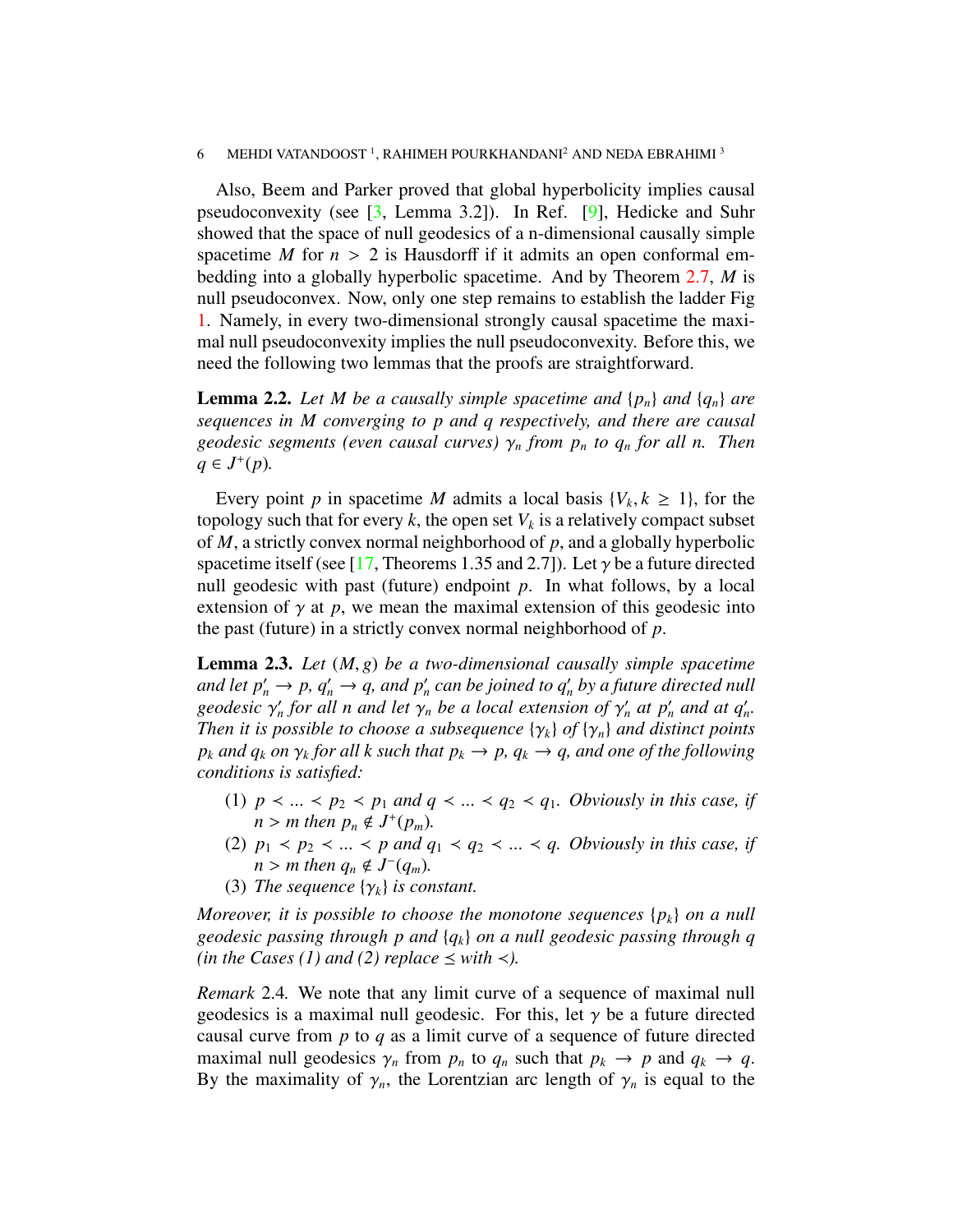Lorentzian distance from  $p_n$  to  $q_n$  namely,  $L(\gamma_n) = d(p_n, q_n)$  (see [\[5,](#page-15-3) Definitions 4.1 and 4.10] that  $[5,$  Definitions 4.10] is equivalent to Defini-tion [1.1\)](#page-2-0). Now, By using [\[5,](#page-15-3) Lemma 4.4], we have  $L(\gamma) \leq d(p,q) \leq$ *lim in f*  $d(p_n, q_n) = 0$ . Hence  $L(\gamma) = d(p, q) = 0$  and  $\gamma$  may be reparametrized to a maximal null geodesic segment from *p* to *q* by [\[5,](#page-15-3) Theorem 4.13]. Because every null geodesic is locally maximal, then it immediately implies that any limit curve of a sequence of null geodesics is a null geodesic. For this, we can cover  $\gamma$  with a finite number of strictly convex normal neighborhoods  $U_1, ..., U_m$  such that  $p \in U_1, q \in U_m$ , and  $\gamma_n|_{U_i}$  is a maximal null geodesic segment for all *i*. So  $\gamma|_{U_i}$  is a maximal null geodesic segment for geodesic segment for all *i*. So,  $\gamma|_{U_i}$  is a maximal null geodesic segment for all *i* all *i*.

# <span id="page-6-0"></span>Theorem 2.5. *Let M be a strongly causal two-dimensional spacetime. M is maximal null pseudoconvex if and only if it is null pseudoconvex.*

*Proof.* ( $\Leftarrow$ ) See Remark [1.2.](#page-2-1) ( $\Rightarrow$ ) Suppose, on the contrary, *M* is maximal null pseudoconvex but not null pseudoconvex. Therefore, Theorem [2.1](#page-4-1) implies *M* is causally simple and Proposition [1.5](#page-3-0) implies the null LGS property is not satisfied. So, there are sequences  $p_n$  and  $q_n$  with  $p_n < q_n$ joined by a future directed null geodesic  $\gamma_n$ , for any natural value of *n* without any limit curve from *p* to *q* (see Definitions [1.3,](#page-3-1) [1.4\)](#page-3-2). Let *h* be a complete Riemannian metric on *M*. By [\[15,](#page-15-11) Theorem 3.1, part (2), case (ii)], there is a subsequence parametrized with respect to *h*-length denoted as  $\gamma_k : [0, b_k] \to M$ ,  $\gamma_k(0) = p_k \to p$ ,  $\gamma_k(b_k) = q_k \to q$ , (an anal-<br>coous reparametrized sequence  $\gamma' : [-b, 0] \to M$ ,  $\gamma'(0) = q_k \to q$ ogous reparametrized sequence  $\gamma'_k$ <br> $\gamma'(-h_k) = n_k \rightarrow n$  and there are a 1  $\gamma_k' : [-b_k, 0] \to M, \gamma_k'$ <br>future directed inextend  $q_k(0) = q_k \to q,$  $\eta_1 : [0, +\infty) \to M$ ,  $\eta_1(0) = p$ , and a past directed inextendible causal curve<br> $\eta_2 : (-\infty, 0] \to M$ ,  $\eta_2(0) = a$  such that  $\gamma_1$  and  $\gamma_2'$  converges *h*-uniformly on  $\prime$  $h_k'(-b_k) = p_k \rightarrow p$  and there are a future directed inextendible causal curve  $\eta_2 : (-\infty, 0] \to M$ ,  $\eta_2(0) = q$  such that  $\gamma_k$  and  $\gamma'_k$ <br>compact subsets to *n*, and *n*<sub>c</sub> respectively. Now *k* converges *h*-uniformly on compact subsets to  $\eta_1$  and  $\eta_2$ , respectively. Now, Remark [2.4](#page-5-0) implies that  $\eta_1$  and  $\eta_2$  are null geodesics. Also, we have  $p \notin \eta_2$  and  $q \notin \eta_1$ ; otherwise,  $\eta_1$  and  $\eta_2$  are one the reparametrization of the other from p to q and it leads us to get a contradiction (see  $[15,$  Theorem 3.1, part  $(2)$ , case  $(i)$ ]). Lemma [2.2](#page-5-1) implies that  $\overline{q}$  ∈ *J*<sup>+</sup>( $\overline{p}$ ) for all  $\overline{p}$  ∈  $\eta_1$  and  $\overline{q}$  ∈  $\eta_2$ . We remark that if  $\overline{q_0} = n_2(s_0) \in \partial I^+(n)$  then by [21] I emma 31  $n_2(s) \in \partial I^+(n)$  for all real  $\overline{q_0} = \eta_2(s_0) \in \partial J^+(p)$ , then by [\[21,](#page-16-0) Lemma 3],  $\eta_2(s) \in \partial J^+(p)$  for all real value  $s \in (-\infty, s_0]$ . Now one of the two cases occurs. Fither there exists value  $s \in (-\infty, s_0]$ ). Now, one of the two cases occurs. Either there exists  $\overline{p_0} \in \eta_1$  and  $\overline{q_0} \in \eta_2$  such that  $\overline{q_0} \in \partial J^+(\overline{p_0})$  and so  $\eta_2((-\infty, s_0]) \subseteq \partial J^+(\overline{p_0})$ ,<br>or for every  $\overline{p} \in \eta_1$  and  $\overline{q} \in \eta_2$ ,  $\overline{q} \in J^+(\overline{p})$  and so  $p_2 \subset J^+(\overline{p})$  for all  $\overline{p} \in \eta_$ or for every  $\overline{p} \in \eta_1$  and  $\overline{q} \in \eta_2$ ,  $\overline{q} \in I^+(\overline{p})$  and so  $\eta_2 \subset I^+(\overline{p})$  for all  $\overline{p} \in \eta_1$ .<br>Seen 1)  $\pi$  ((e.g. s.)  $\overline{q} \in \mathcal{H}^+(\pi)$  for every  $\overline{m} = \pi$  (t.) and  $\overline{m} = \pi$  (s.)

**Case 1)**  $\eta_2((-\infty, s_0]) \subseteq \partial J^+(\eta_1(t_0))$ , for some  $\overline{p_0} = \eta_1(t_0)$  and  $\overline{q_0} = \eta_2(s_0)$ . In this case, we consider  $r = n_2(s_0) \in \partial J^+(\overline{p_0})$  for some  $s_1 \in (-\infty, s_0)$ this case, we consider  $r = \eta_2(s_1) \in \partial J^+(\overline{p_0})$  for some  $s_1 \in (-\infty, s_0)$ <br>and so by [5] Corollary 4.141, there is a maximal null geodesic from and so by [\[5,](#page-15-3) Corollary 4.14], there is a maximal null geodesic from  $\overline{p_0}$  to *r*. By [\[18,](#page-15-13) Proposition 2.19], this yields one of the following two possibilities:

1-1)  $\eta_2(s_0) = \overline{q_0} \in I^+(\overline{p_0})$  which contradicts  $\eta_2(s_0) \in \partial J^+(\overline{p_0})$ .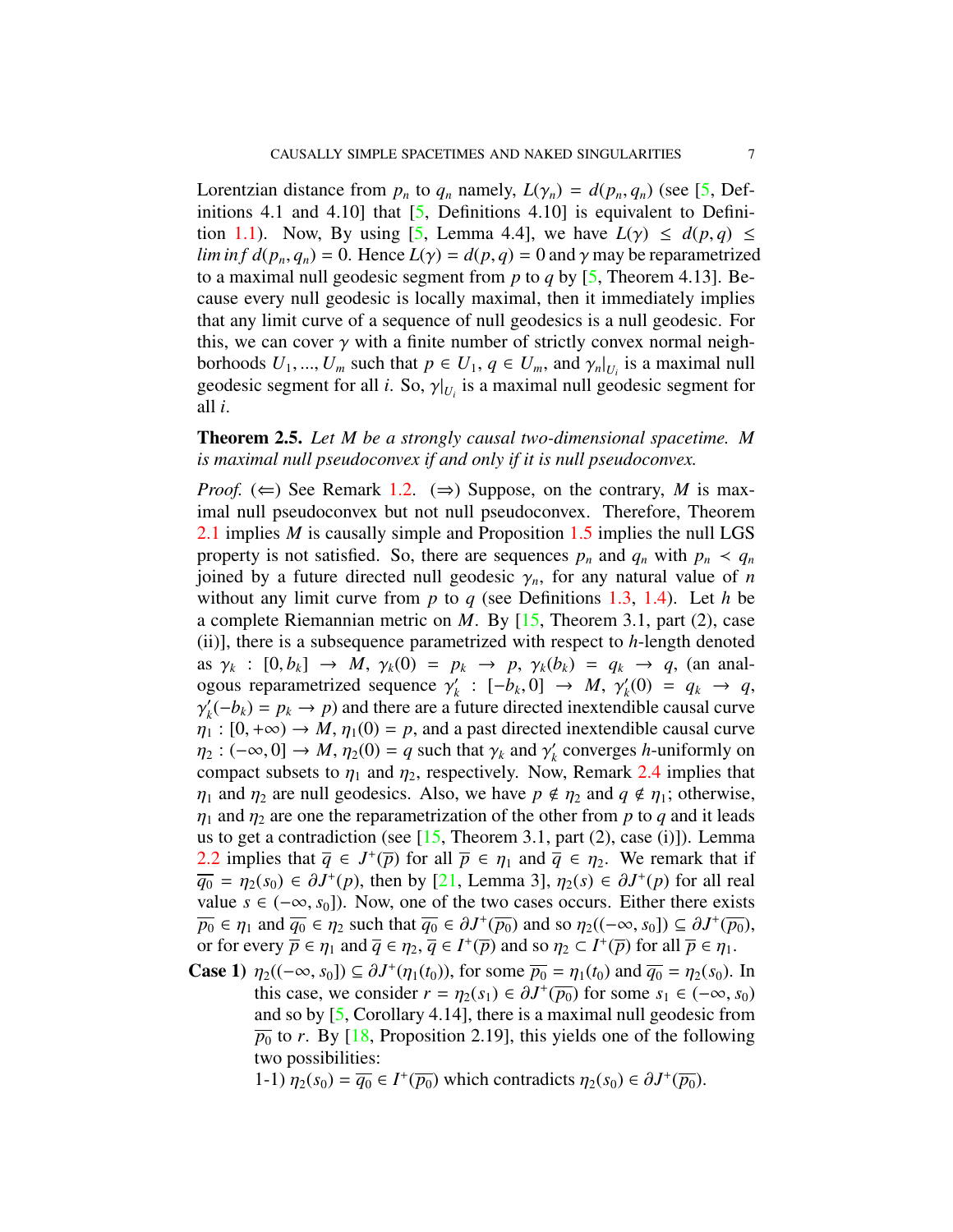#### 8 MEHDI VATANDOOST<sup>1</sup>, RAHIMEH POURKHANDANI<sup>2</sup> AND NEDA EBRAHIMI<sup>3</sup>

1-2) The union of segments  $\overline{p_0}r$  and  $r\overline{q_0} \subseteq \eta_2$  constitutes a single null geodesic from  $\overline{p_0}$  to  $\overline{q_0}$ . Namely,  $\overline{p_0}r \subseteq \eta_2$  and so  $\eta_1$  and  $\eta_2$  intersect each other at  $\overline{p_0}$ . By consideration of the two limit curves  $\eta_1$ and  $\eta_2$  of the sequence  $\gamma_k$  in a strictly convex normal neighborhood  $U(\overline{n_2})$  of  $\overline{n_2}$ , we conclude that *n*, must coincide with *n*<sub>2</sub> as a unique  $U(\overline{p_0})$  of  $\overline{p_0}$ , we conclude that  $\eta_1$  must coincide with  $\eta_2$  as a unique null geodesic limit curve of  $\gamma_k$  in *U*. So,  $\eta_1$  is a null geodesic from *n* to *a* and Case 1 leads to a contradiction *p* to *q* and Case 1 leads to a contradiction.

**Case 2)**  $\eta_2 \subset I^+(\eta_1(s))$ , for all real values of  $s \in [0, +\infty)$ .<br>Consider the provided sequence  $\{n\}$  in Part (1)

Consider the provided sequence  $\{p_m\}$  in Part (1) of Lemma [2.3](#page-5-2) by  $p \leq ... \leq p_2 \leq p_1$  such that *p*,  $p_n$  are on a null geodesic passing through *p* (Part (3) of Lemma [2.3](#page-5-2) leads to a constant sequence that never happens here and for Part (2), the proof is similar by replacing "+" with "-", "p" with "q" and " $\eta_1$ " with " $\eta_2$ "). From the hypothesis of this case, we immediately conclude  $p \in I^-(q)$  and so there is a strictly convex normal neighborhood *U* of *p* such that  $U \subseteq I^-(q)$ . On the other hand, all but finitely many elements of  $\{p_m\}$  are in  $I^-(q)$ , by the fact that { $p_m$ } converges to  $p$ . If necessary, by selecting a suitable subsequence of  $\{p_m\}$ , there exists an  $N_0 \in \mathbb{N}$  such that:

(1) 
$$
\forall m > N_0
$$
  $p_m \notin J^+(p_{N_0}), q_{m-1}, q \in I^+(p_{N_0}).$ 

Thus, every  $\gamma_m$  intersects  $\partial J^+(p_{N_0})$  for all  $m \ge N_0$  by [\[21,](#page-16-0) Lemma<br>31 Let c be  $\gamma$  (*t*) for the minimum value of *t* in which  $\gamma$  intersects 3]. Let  $c_m$  be  $\gamma_m(t)$  for the minimum value of t in which  $\gamma_m$  intersects  $\partial J^+(p_{N_0})$ . The sequence  $\{c_m\}$  is a subset of  $\partial J^+(p_{N_0})$  and by the causal simplicity condition  $c \in \partial J^+(p_N) \subset J^+(p_N)$ . So Corollary causal simplicity condition  $c_m \in \partial J^+(p_{N_0}) \subseteq J^+(p_{N_0})$ . So, Corollary<br>4.14 in Ref. [5] implies that there is a sequence of maximal null 4.14 in Ref. [\[5\]](#page-15-3) implies that there is a sequence of maximal null geodesic segments  $\{\theta_m\}$  from  $p_{N_0}$  to any elements of  $\{c_m\}$ .<br>Claim 1:  $\{c_n\}$  has an accumulation point

Claim 1: {*cm*} has an accumulation point.

Proof of Claim 1: Let *U*(*p*) be a strictly convex normal neighborhood of *p* such that *U* is compact. If infinitely many of  ${c<sub>m</sub>}$  are in *U*, then an accumulation point *c* is achieved. Otherwise, because ∂*<sup>U</sup>* is compact, we can conclude the sequence  ${\theta_m}$  has a maximal null geodesic  $\theta$  with endpoint  $p_{N_0}$  as a limit curve. We must prove  ${c}$  l has an accumulation point limit curve. We must prove  $\{c_m\}$  has an accumulation point *c* on  $\theta$ . In two–dimensional spacetimes, there are only two null geodesics passing through any point and so any  $\theta_m$  coincides with  $\theta$  and the sequence  ${c_m}_{m}^{\infty}$ <br>segment  $p_k$   $c_k$   $\in$   $\theta$  as a compact s  $\sum_{m=N_0}^{\infty}$  is on the null geodesic segment  $p_{N_0} c_{N_0} \subseteq \theta$  as a compact set (see Fig [2\)](#page-8-0). Therefore, the sequence  $\{c_i\}^{\infty}$  has an accumulation point c such that the sequence  ${c_m}_{m}^{\infty}$  $\sum_{m=N_0}^{\infty}$  has an accumulation point *c* such that  $c_{N_0} \ge c_{N_0+1} \ge c_{N_0+2} \ge \ldots \ge c_{N_0+n} \ge \ldots \ge c.$ 

Let  $l_1$  be the accumulation point of  $\{c_m\}$  (i.e.  $l_1 = c$ ). Therefore,  $l_1$ is on  $\theta$  and  $\theta$  intersects  $\eta_1$  and then enters  $I^+(p)$  for the first time at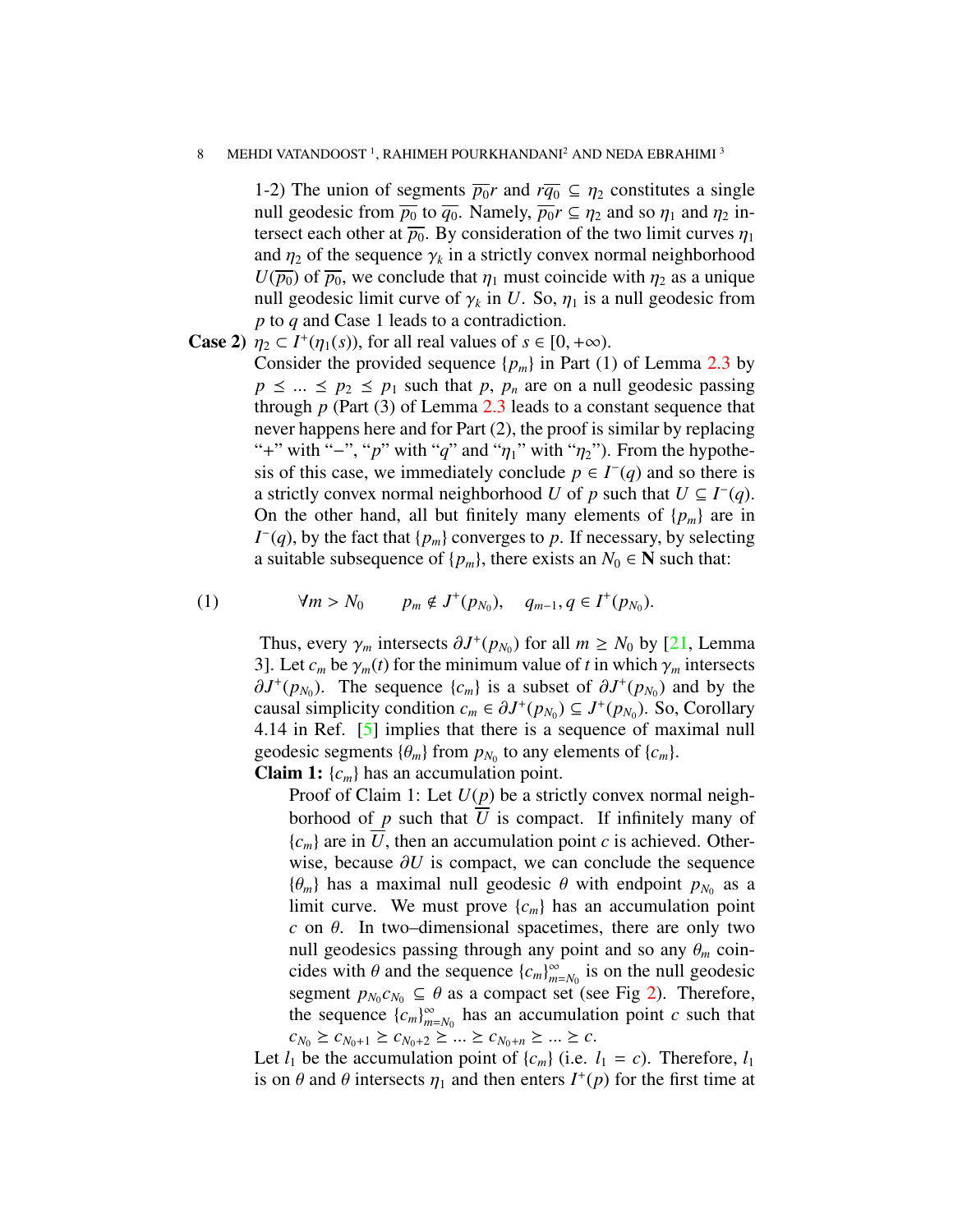

<span id="page-8-0"></span>FIGURE 2. Diagram for the proof of Theorem [2.5](#page-6-0)

*l*<sub>1</sub>, because  $c_{N_0} \in I^+(p)$  and  $\partial J^+(p) \subseteq (\theta \cap \eta_1)$ .<br>
Claim 2:  $a \in I^+(c_N)$ **Claim 2:**  $q \in I^+(c_{N_0})$ .

Proof of claim 2: Since  $q \in I^+(l_1)$ , there are  $k_0 \ge 0$  such that  $q \in I^+(c_n)$  for  $n \geq N_0 + k_0$ . So,  $\theta$  intersects  $\gamma_n$  at  $c'_n$  for  $n \geq N_0 + k_0$  and the sequence  $c' \geq c' \geq \infty$  converges to la  $N_0 + k_0$  and the sequence  $c'_0$  $C'_{N_0+k_0} \geq C'_{N_0+k_0+1} \geq \dots$  converges to *l*<sub>2</sub><br>d *l*<sub>2</sub>  $\lt a$  and so  $c_N \leq a$  This means on  $\theta \cap \eta_1$ . Now,  $c_{N_0} \le l_2$  and  $l_2 < q$  and so  $c_{N_0} < q$ . This means *q* ∈ *I*<sup>+</sup>( $c_{N_0}$ ).

Now, we start the same process. In the first step, label  $c_{N_0} = c_N^{l_1}$  $\frac{l_1}{N_0}, C_{N_0+1} =$  $c_{\scriptscriptstyle N}^{l_1}$  $\sum_{N_0+1}^{l_1}, \dots$  Replace  $\{c_m^{l_1}\}_{m=1}^{\infty}$  $\sum_{m=N_0}^{\infty}$  and  $l_1$  with  $\{p_m\}_{m=N_0}^{\infty}$  $\sum_{m=N_0}^{\infty}$  and *p*, respectively (introduced at the beginning of this case) and find  $l_2$ ,  $c_N^{l_2}$ <br>and repeat the process. At step p, we can similarly show  $\frac{l_2}{N_0}, c_N^{l_2}$ *N*0+1 and repeat the process. At step n, we can similarly show that  $q \in$  $I^+(c_{N_0+n})$  and therefore these steps don't stop. So, there are infinite points  $p = l_0 \le l_1 \le l_2 \le ... \le l_n \le ...$  on  $\eta_1$  and infinite points  $c_{N_0}^{l_1} \le c_{N_0}^{l_2} \le c_{N_0}^{l_3} \le ... \le c_{N_n}^{l_n} \le ...$  on  $\gamma_{N_0}$  such that at each step,  $\eta_1$  and  $\frac{l_1}{N_0} \leq c_N^{l_2}$  $\frac{l_2}{N_0} \leq c_N^{l_3}$  $l_0^{l_3} \leq ... \leq c_N^{l_n}$  $\gamma_{N_0}^{l_n} \leq ...$  on  $\gamma_{N_0}$  such that at each step,  $\eta_1$  and  $\theta$  cut each other in  $l_n$  and also  $\gamma_{N_0}$  and  $\theta$  cut each other in  $c_N^{l_n}$  $\frac{\mu_n}{N_0}$ . The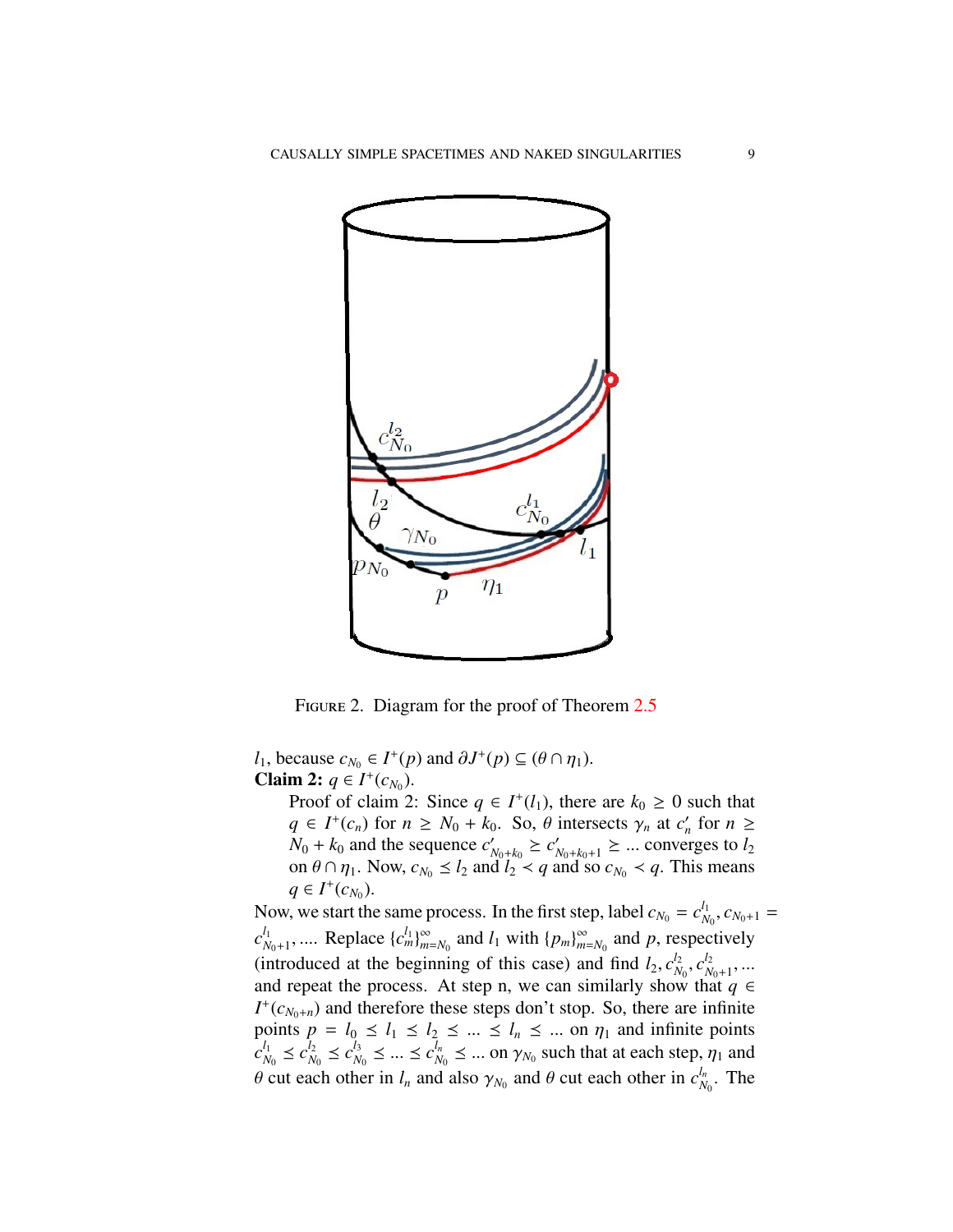

FIGURE 3. Spacetime *M* is causally simple but it is not null pseudoconvex.

<span id="page-9-0"></span>segments  $l_0l_1, l_1l_2, l_2l_3, ..., l_{n-1}l_n, ...$  and  $c_N^{l_1}$ <br>are maximal null geodesics. But this is  $\frac{l_1}{N_0}c_N^{l_2}$  $\frac{l_2}{N_0}, c_N^{l_2}$  $\frac{l_2}{N_0} c_N^{l_3}$ *l*<sub>3</sub> ..., *c*<sup>*l*<sub>n−1</sub></sup><br>∩le\_becau  $\frac{l_{n-1}}{N_0}$   $c_N^{l_n}$  $\sum_{N_0} P_{N_0}, \dots, P_{N_0} P_{N_0}, \dots, P_{N_0} P_{N_0}, \dots, P_{N_0} P_{N_0}, \dots$ <br>are maximal null geodesics. But, this is impossible because  $\gamma_{N_0}$ <br>is compact and don't admit infinitely many cut-points. Therefore is compact and don't admit infinitely many cut-points. Therefore, Case 2 leads to a contradiction.

*Remark* 2.6*.* We note that Theorem [2.5](#page-6-0) is not true for three-dimensional spacetimes because the null pseudoconvexity and strong causality lift to Lorentzian covers but, there are three-dimensional spacetimes which show that causal simplicity doesn't lift  $[8, 9, 19]$  $[8, 9, 19]$  $[8, 9, 19]$  $[8, 9, 19]$  $[8, 9, 19]$ . So, we immediately conclude that these causally simple spacetimes,  $[8, \text{Example 2.3.}]$  $[8, \text{Example 2.3.}]$  and  $[9, \text{Theorem}$  $[9, \text{Theorem}$ 2.7.], are not null pseudoconvex as we illustrate Example 2.3. of Ref. [\[8\]](#page-15-15) in Figure [3.](#page-9-0) Therefore, the causal simplicity doesn't imply the null pseudoconvexity in three-dimensional spacetimes.

The study of the topology and the geometry of the space of null geodesics N gives a new approach to considerations of causal structures of a spacetime  $M$ . Assuming that  $M$  is strongly causal, we ensure that  $N$  possesses a

 $\Box$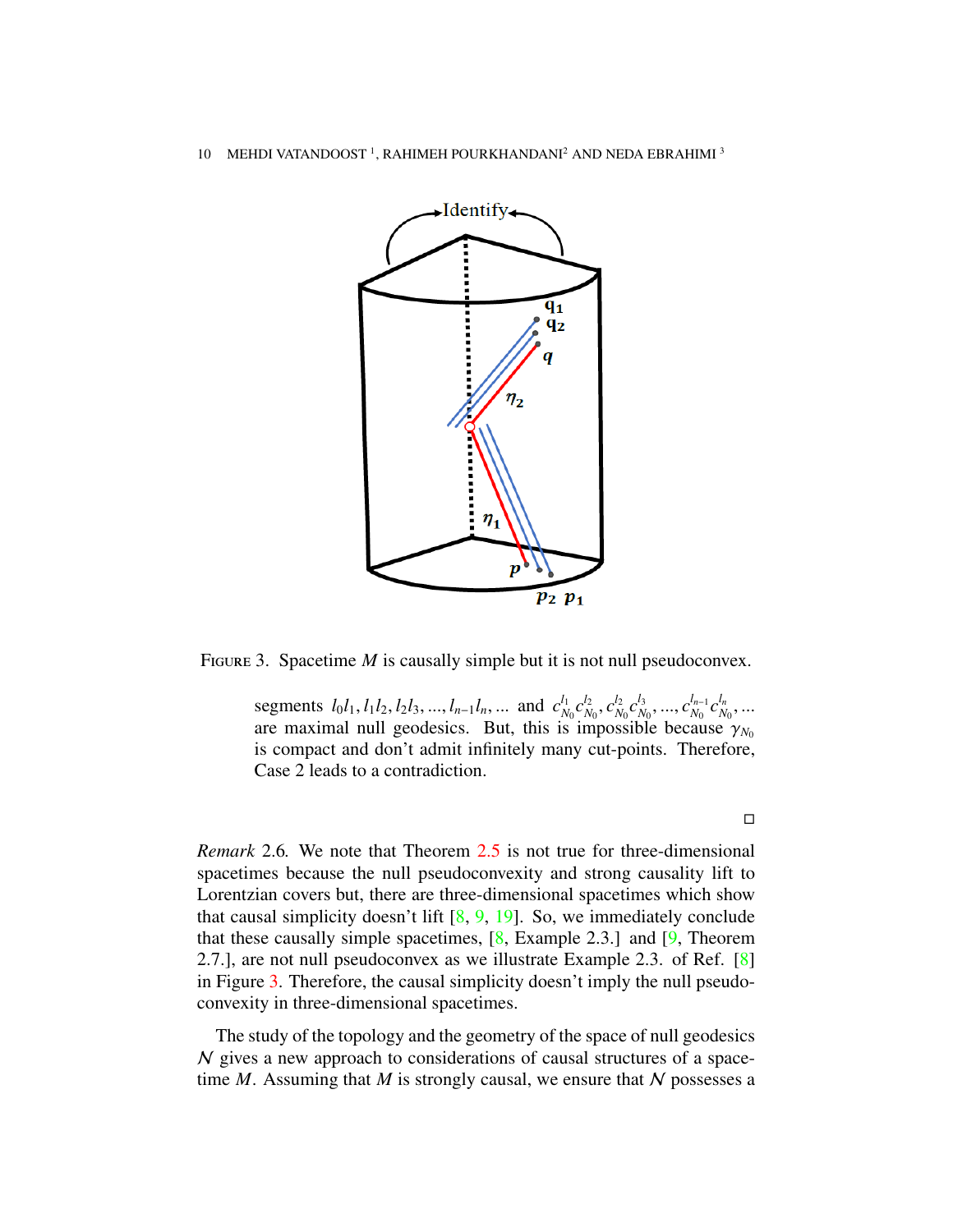differentiable structure [\[14,](#page-15-16) Theorem 1]. In order for  $N$  to be a manifold, it is necessary that it be Hausdorff. For more general spacetimes,  $N$  may fail to be Hausdorff, as the interesting example of the plane wave spacetime considered by Penrose [\[14\]](#page-15-16) shows. Low shows by the following theorem in Ref. [\[13\]](#page-15-5) that the null pseudoconvexity condition of *M* corresponds to the Hausdorffness of  $N$ . He describes an open problem in Ref. [\[14\]](#page-15-16) to find necessary and sufficient causality conditions of  $M$  to ensure that  $N$  is Hausdorff. Recently, Bautista, Ibort, Lafuente, and Low studied in detail the space of light rays and also discussed to place this necessary and sufficient property within the causal ladder, and finally conjectured that strongly causal null pseudoconvex spacetimes are causally simple [\[1\]](#page-15-9) that Theorem [2.1](#page-4-1) implies this conjecture. Here, Theorems [2.1,](#page-4-1) [2.5,](#page-6-0) and [2.7](#page-10-0) can be applied to solve this problem in two-dimensional spacetimes, see Corollary [2.8.](#page-10-1)

<span id="page-10-0"></span>Theorem 2.7. [\[13\]](#page-15-5) *Let M be a strongly causal spacetime. Then the following conditions are equivalent:*

- 1) *M is null pseudoconvex.*
- 2) *The space of null geodesics,* N*, is Hausdor*ff*.*

<span id="page-10-1"></span>Corollary 2.8. *Let* N *be the space of null geodesics of a two-dimensional spacetime strongly causal M. Then M is causally simple if and only if* N *is Hausdor*ff*.*

2.2. Naked singularities. Recently, two types of naked singularities have been introduced by Borjian and Bahrampour in Ref. [\[6\]](#page-15-7) and the relationships between the presence of each of these naked singularities in *M*, and failure of the Hausdorff property for  $N$  have been investigated. A spacetime *M* is said to be a *nakedly singular future boundary* if it contains some point *p* and some future endless null geodesic  $\Gamma$  such that  $\Gamma \subseteq \partial I^-(p)$  and for each  $a \in I^-(p)$   $\Gamma \cap \partial I^-(a) = \emptyset$ . Also a nakedly singular nast houndary is each  $q \in I^-(p)$ ,  $\Gamma \cap \partial I^-(q) = \emptyset$ . Also, a *nakedly singular past boundary* is defined similarly by replacing " + " with " – " defined similarly by replacing " + " with "  $-$ ".

In fact, Borjian and Bahrampour state a conjecture that says "if a strongly causal spacetime *M* is a nakedly singular future boundary or a nakedly singular past boundary, then  $N$  is non-Hausdorff". In this section, we prove the conjecture and show that the presence of one of these types of naked singularities implies the failure of the Hausdorff condition. Aso, the results of the proviose section solve the converse of this conjecture.

<span id="page-10-2"></span>**Proposition 2.9.** *Let*  $\Gamma$  *be a past (future) endless null geodesic and*  $B^+(\Gamma)$  =  ${q \in M | \Gamma \subseteq \partial I^+(q)}$  ( $B^-(\Gamma) = {q \in M | \Gamma \subseteq \partial I^-(q)}$ ). *Then*  $B^+(\Gamma)$  ( $B^-(\Gamma)$ ) *is*<br>*a causally convex set Moreover*  $B^+(\Gamma)$  ( $B^-(\Gamma)$ ) *is closed if M is causally a causally convex set. Moreover, B*<sup>+</sup> (Γ) ( *B* − (Γ) ) *is closed, if M is causally continuous.*

*Proof.* Let  $\Gamma$  be a past endless null geodesic,  $q \in M$  and  $r, s \in B^+(\Gamma)$  such that  $r \leq a \leq s$ . We show that  $q \in B^+(\Gamma)$ ,  $q \leq s$  implies that  $\Gamma \subset \partial I^+(s)$ . that *r*  $\leq q \leq s$ . We show that *q*  $\in$  *B*<sup>+</sup>( $\Gamma$ ). *q*  $\leq$  *s* implies that  $\Gamma \subseteq \partial I^+(s) \subseteq$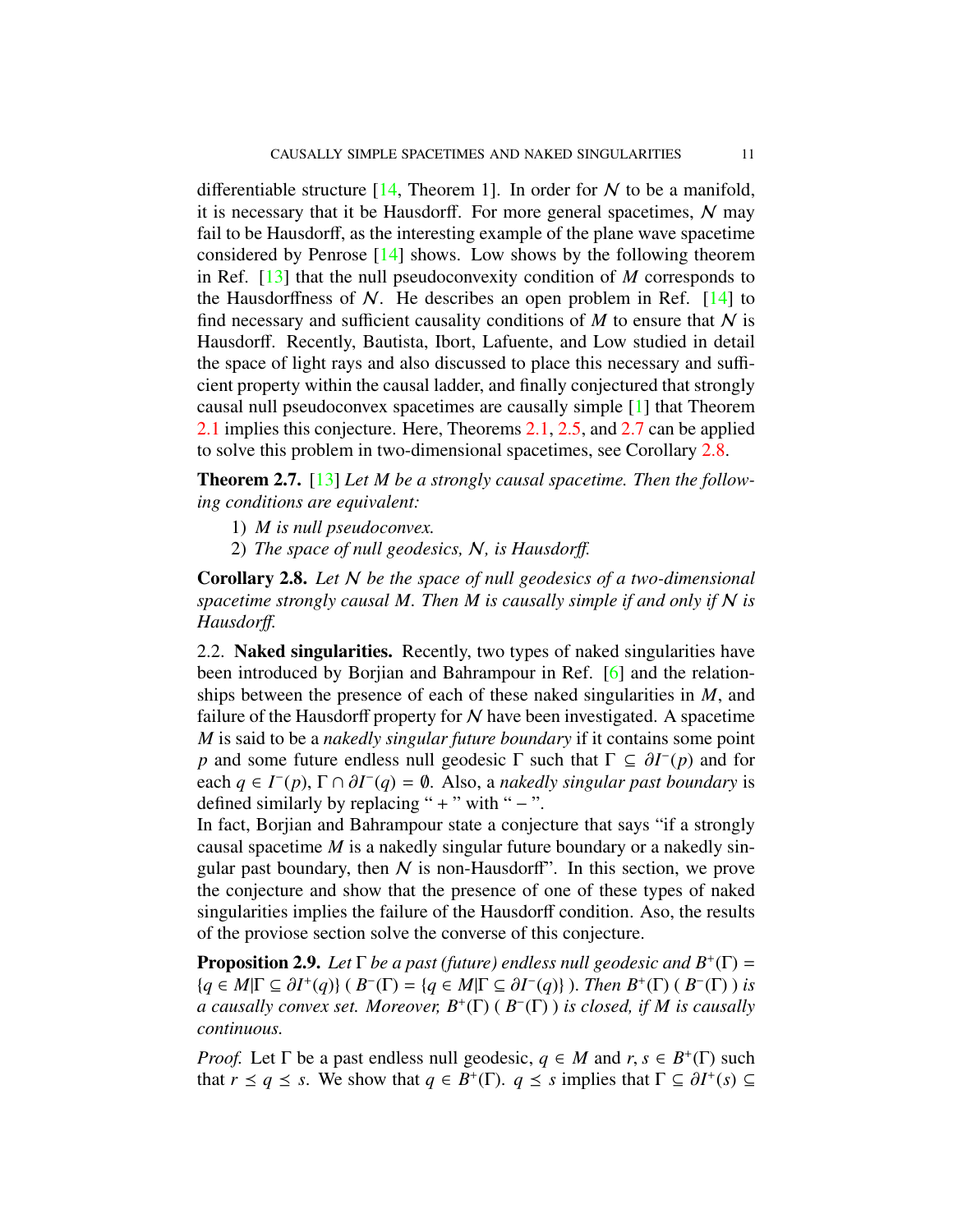

<span id="page-11-0"></span>FIGURE 4. In this non-causally continuous spacetime  $B^+(\Gamma)$ is not closed. In fact,  $c \in \partial B^+(\Gamma)$  but  $c \notin B^+(\Gamma)$ .

*I*<sup>+</sup>(*q*). It is sufficient to show that  $\Gamma \cap \partial I^+(q) = \emptyset$ . On the contrary, assume that  $a_0 \in (\Gamma \cap \partial I^+(q))$ . So  $r \le a \le a_0$  and it implies  $r \le a_0$  (see [17] that  $q_0 \in (\Gamma \cap \partial I^+(q))$ . So,  $r \le q < q_0$  and it implies  $r < q_0$  (see [\[17,](#page-15-10) Theorem 2.241). Therefore  $q_0 \in (I^+(r) \cap \partial I^+(r))$  and this is a contradiction Theorem 2.24]). Therefore,  $q_0 \in (I^+(r) \cap \partial I^+(r))$  and this is a contradiction.<br>Thus  $q \in R^+(T)$ Thus,  $q \in B^+(\Gamma)$ .

Now, Let *M* be causally continuous, and let  $c_n \in B^+(\Gamma)$  and  $c_n \longrightarrow c$ . We show that  $c \in B^+(\Gamma)$ . On the contrary, assume that  $\Gamma \nsubseteq \partial I^+(c)$ . There are two cases: two cases:

Case 1:  $\exists q_0 \in (\Gamma \cap I^+(c)).$ 

In this case,  $c \text{ ∈ } I^-(q_0)$  and since  $I^-$  is inner continuous, there is an open neighborhood  $U(c)$  of *c* such that  $U(c) \subseteq I^-(q_0)$ . So, there exists  $N_0$  such that  $c_n \in U(c) \subseteq I^-(q_0)$  for any  $n \geq N_0$ . Therefore,  $q_0 \in I^+(c_{N_0})$  but  $c_n \in B^+(\Gamma)$  and this is a contradiction.

Case 2:  $\exists q_0 \in (\Gamma \cap (M \setminus \overline{I^+(c)})).$ 

By assumption, since  $I^+$  is outer continuous, there is an open neighborhood *U*(*c*) of *c* such that  $q_0 \in (M \setminus \overline{I^+(q)})$  for each  $q \in U(c)$ , especially for some  $c_{N_1} \in U(c)$  but  $c_{N_1} \in B^+(\Gamma)$  and this is a contradiction. Similarly, one can prove that  $B^{-}(\Gamma)$  is causally convex and closed.  $\square$ 

Figure [4](#page-11-0) shows that the causal continuity condition in Proposition [2.9](#page-10-2) is necessary. The following proposition is proved by Beem and Krolak (see [\[4,](#page-15-2) Proposition 1]).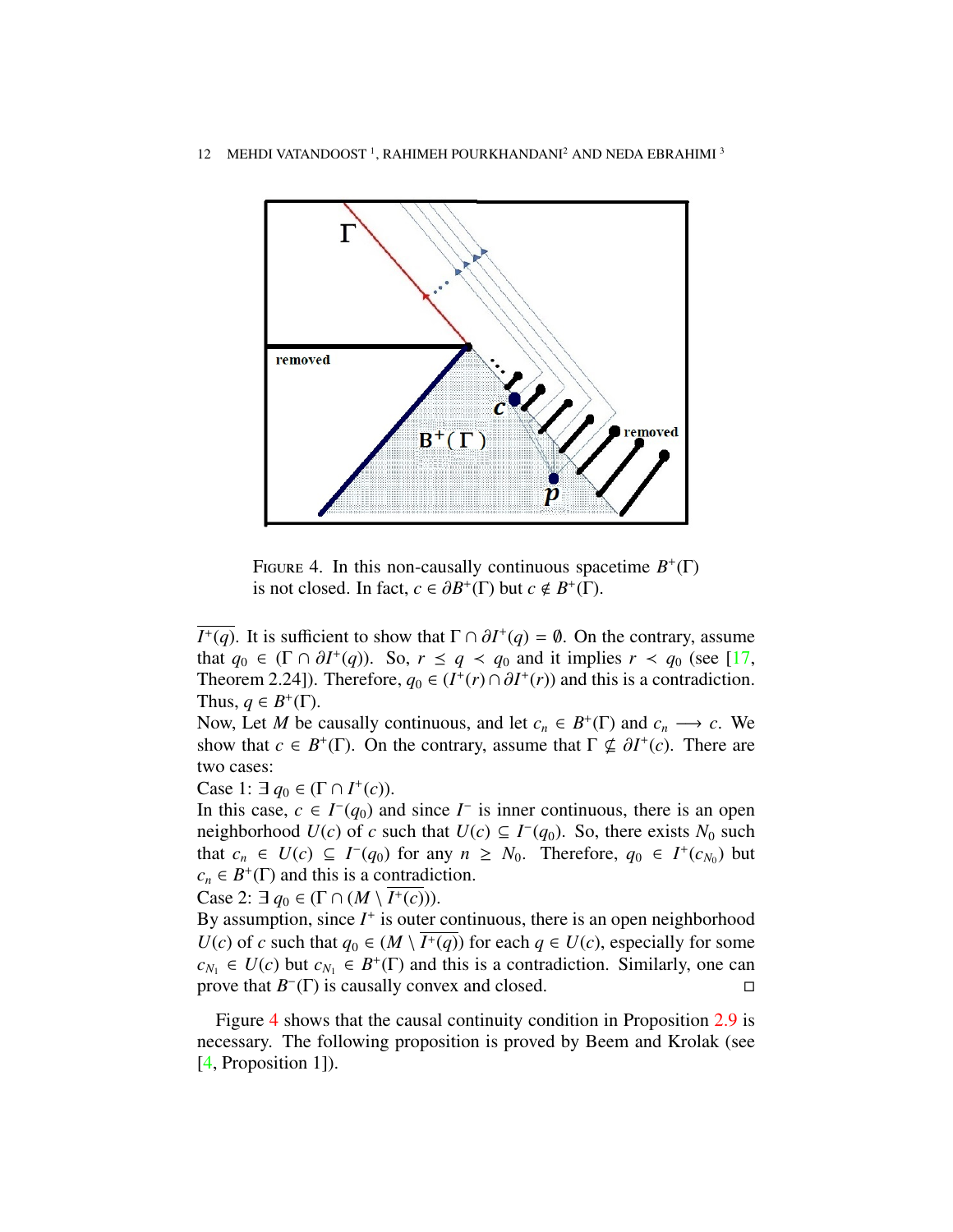

<span id="page-12-1"></span>FIGURE 5. This spacetime is the two-dimensional Minkowski space with a half-line of a null geodesic removed. All points in the hatched region can be chosen to be  $x_2$  but no point in the spacetime can be  $x_1$  in Proposition [2.10.](#page-12-0) The maximal past inextendible null geodesic ray  $\Gamma$  is a subset of  $\partial J^+(x_2)$  and  $J^+(x_2)$  is not closed for all points  $x_2$  in the hatched region but there is no maximal future  $x_2$  in the hatched region but there is no maximal future inextendible null geodesic ray in  $\partial J^-(p)$  and  $J^-(p)$  is closed<br>for all points  $p \in M$ . In the proof of Proposition 2.10, the for all points  $p \in M$ . In the proof of Proposition [2.10,](#page-12-0) the invalid argument "we may take  $q$  to be the  $x_1$ " is used.

<span id="page-12-0"></span>Proposition 2.10. *Assume* (*M*, *<sup>g</sup>*) *is distinguishing, but not causally simple. Then*  $\exists$  *points*  $x_1$  *and*  $x_2$  *in M* such that  $x_1$  *has a future inextendible maximal null geodesic ray in ∂I*<sup>-</sup>( $x$ <sub>1</sub>) *and*  $x$ <sub>2</sub> *has a past inextendible maximal null*<br>geodesic ray in ∂I<sup>+</sup>( $x$ <sub>2</sub>) *geodesic ray in ∂I*<sup>+</sup>(*x*<sub>2</sub>).<br>Conversely assume (M

*Conversely, assume*  $(M, g)$  *has an x*<sub>1</sub> *(resp. x*<sub>2</sub>*) such that*  $\partial I^{-}(x_1)$  *has a d future inextendible maximal null geodesic ray [resp.*  $\partial I^{+}(x_1)$  *has a nast future inextendible maximal null geodesic ray [resp.* ∂*<sup>I</sup>* + (*x*2) *has a past inextendible maximal null geodesic ray]; then* (*M*, *<sup>g</sup>*) *is not causally simple.*

Figure [5](#page-12-1) shows that this proposition is not valid and it is required to have a minor modification. Now, we provide a corrected version of this proposition as follows: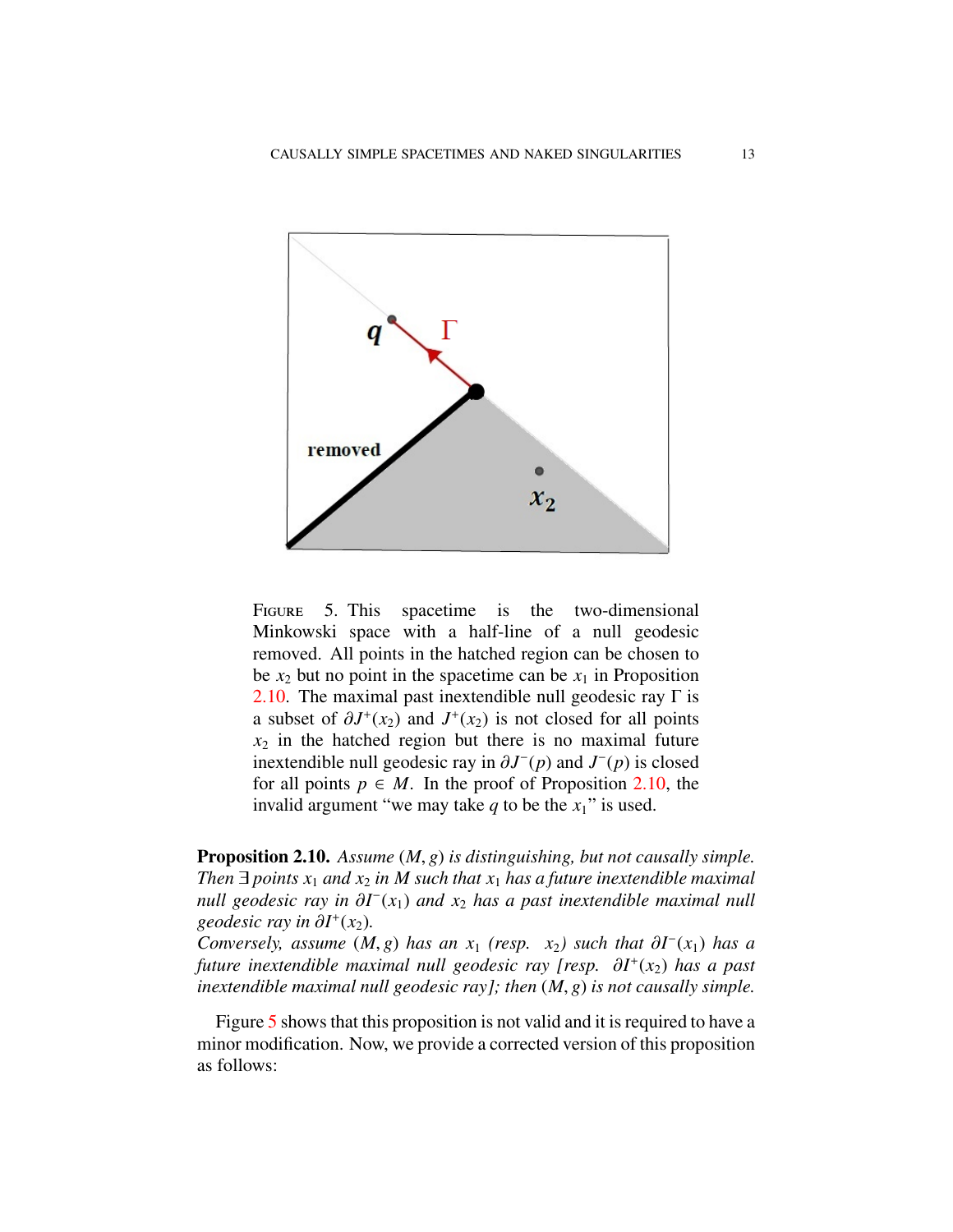14 MEHDI VATANDOOST<sup>1</sup>, RAHIMEH POURKHANDANI<sup>2</sup> AND NEDA EBRAHIMI<sup>3</sup>

<span id="page-13-0"></span>Proposition 2.11. *Assume* (*M*, *<sup>g</sup>*) *is distinguishing. Then M is not causally simple if and only if there exists a point*  $x_1 \in M$  *such that*  $x_1$  *has a future inextendible maximal null geodesic ray in*  $\partial I^-(x_1)$  *or a point*  $x_2 \in M$  such that x, has a post inextendible maximal null geodesic ray in  $\partial I^+(x_2)$ *that x*<sub>2</sub> *has a past inextendible maximal null geodesic ray in*  $\partial I^+(x_2)$ *.* 

*Proof.* It is sufficient to remove the following sentences in the proof of [\[4,](#page-15-2) Part (I) of Proposition 1]:

"The same type of argument shows that ∃ a maximal future inextendible null geodesic ray that starts at  $x_2$  and fails to reach  $q$ . Thus we may take  $q$ to be the  $x_1$ ."

Instead, replace it with the following sentence:

"Also, if there is a point  $x_1$  such that  $J^-(x_1)$  is not closed, then a similar proof shows the existence of a maximal future inextendible null geodesic ray in ∂*<sup>I</sup>* − (*x*1)."

A spacetime *M* is said to be past (future) reflecting at *q* in *M* if for all *p* in *M*

$$
I^+(q) \subseteq I^+(p) \Rightarrow I^-(p) \subseteq I^-(q),
$$
  

$$
(I^-(q) \subseteq I^-(p) \Rightarrow I^+(p) \subseteq I^+(q))
$$

and is said to be reflecting at *q* if it satisfies both conditions. The spacetime is said to be reflecting if it is reflecting at all points. It is shown that the reflectivity and the causal continuity conditions are equivalent (see  $[17, 17]$  $[17, 17]$ Definition 4.9]).

<span id="page-13-1"></span>Proposition 2.12. *Let* (*M*, *<sup>g</sup>*) *be a reflecting spacetime and let there exists a past (future) inextendible maximal null geodesic ray*  $\Gamma$  *such that*  $\Gamma \subseteq \partial I^+(q)$ <br>( $\Gamma \subseteq \partial I^-(q)$ ) for some  $q \in M$ . Then the following statements are true:  $(\Gamma \subseteq \partial I^-(q))$ , for some  $q \in M$ . Then the following statements are true:<br>(*C*) *M* is a nakedly singular neat (future) hourdam at n for all n

- (I) *M is a nakedly singular past (future) boundary at p, for all points p* ∈ *B*<sup>+</sup>( $\Gamma$ ) (*p* ∈ *B*<sup>−</sup>( $\Gamma$ )).
- (II)  $int(B^+(\Gamma)) = \emptyset$  and  $\partial B^+(\Gamma) = B^+(\Gamma)$  ( $int(B^-(\Gamma)) = \emptyset$  and  $\partial B^-(\Gamma) = B^-(\Gamma)$ ) *B* − (Γ)*).*

*Proof.* By hypothesis,  $q \in B^+(\Gamma) \neq \emptyset$ . On the contrary, assume that *M* is not a nakedly singular past (future) boundary at some point  $p \in B^+(\Gamma)$ . This means that  $\exists w \in I^+(p)$  and  $v \in \Gamma \cap \partial I^+(w)$ . Now, there are two cases:

Case 1: *w* ∈  $\overline{I^{-}(v)}$ . Since  $I^{+}(p)$  is an open set containing *w*, it intersects  $I^-(v)$  and so  $I^-(v) \cap I^+(p) \neq \emptyset$  that implies  $v \in I^+(p)$ . This is a contradiction because of  $v \in \Gamma$  and  $\Gamma \subseteq \partial I^+(p)$ .<br>Case 2:  $w \notin \overline{I^-(v)}$ . By reflectivity of *M* this case is

Case 2:  $w \notin \overline{I^-(v)}$ . By reflectivity of *M*, this case implies  $v \notin \overline{I^+(w)}$ but we have  $v \in \partial I^+(w) \subseteq \overline{I^+(w)}$ , which is a contradiction.

Therefore, *M* is a nakedly singular past (future) boundary at all points of  $B^+(\Gamma)$ .

For the proof of the second statement, let  $p \in int(B^+(\Gamma)) \neq \emptyset$ . So,  $I^+(p) \cap$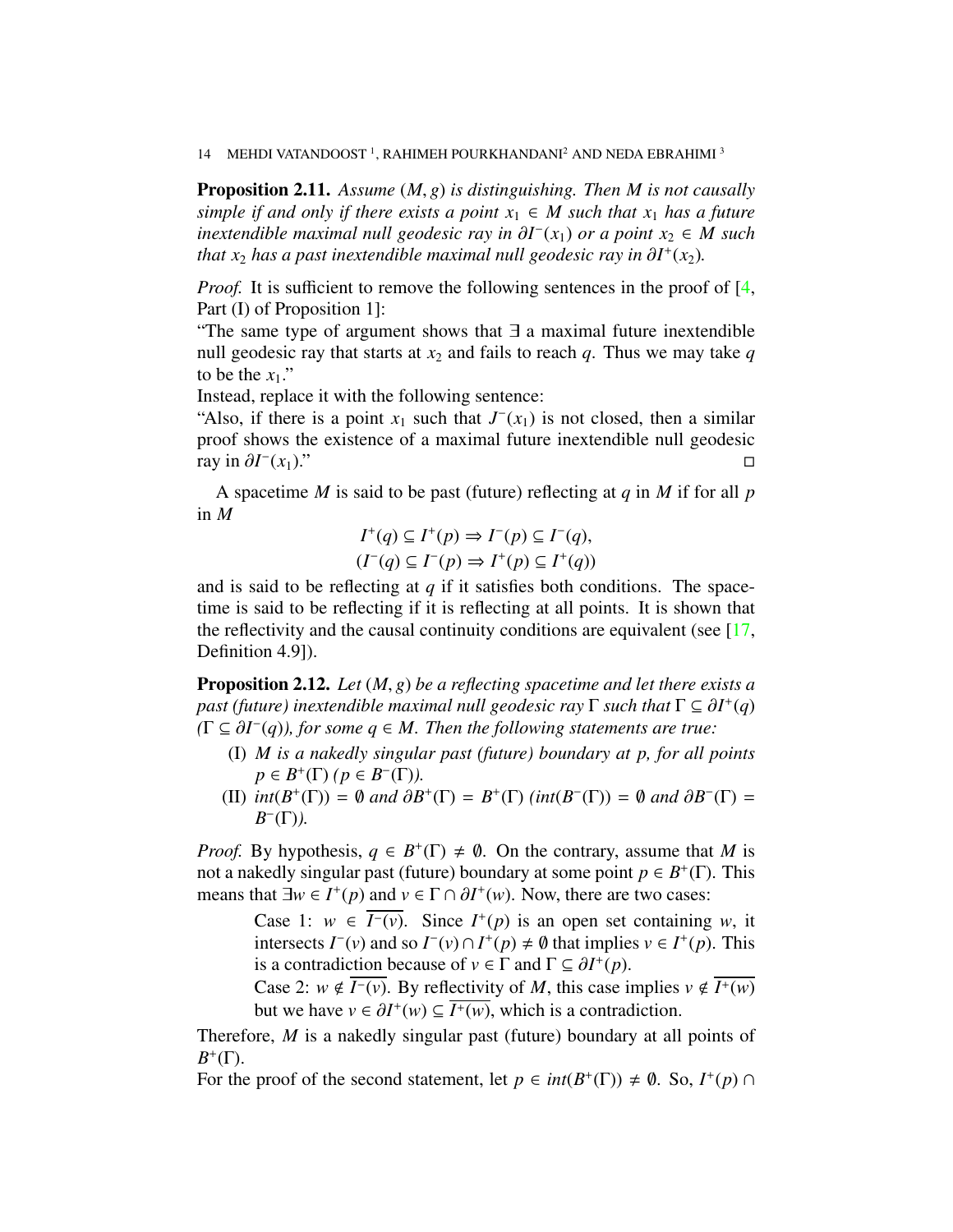*B*<sup>+</sup>(Γ) is a non-empty set and we assume that  $w \in I^+(p) \cap B^+(\Gamma)$ . Therefore, we have  $w \in I^+(p)$  and  $\exists v \in \Gamma \cap \partial I^+(w)$ . Now, there are precisely the same as the above two cases which leads to a contradiction as the above two cases, which leads to a contradiction.

Propositions [2.11](#page-13-0) and [2.12](#page-13-1) immediately imply the following results:

<span id="page-14-0"></span>Corollary 2.13. *Let* (*M*, *<sup>g</sup>*) *be a causally continuous spacetime. Then M is not causally simple if and only if M is a nakedly singular future boundary or nakedly singular past boundary spacetime.*

Now, we are ready to conclude the conjecture introduced in Ref. [\[6\]](#page-15-7) by using Theorems [2.1,](#page-4-1) [2.7](#page-10-0) and Corollary [2.13.](#page-14-0)

<span id="page-14-1"></span>Corollary 2.14. *Let* N *be the space of null geodesics of a causally continuous spacetime M. if M is a nakedly singular future boundary or nakedly singular past boundary spacetime, then* N *is non-Hausdor*ff*.*

Also, Theorem [2.5](#page-6-0) implies that the converse of Corollary [2.14](#page-14-1) is tru for two-dimensional spacetimes and Figure [3](#page-9-0) refutes the converse of Corollary [2.14](#page-14-1) for three-dimensional spacetimes.

## 3. Conclusion

The geometry of the space of null geodesics  $N$  of a strongly causal spacetime *M* has provided insights into many aspects of spacetime geometry. Although  $N$  is guaranteed to have a differentiable structure, it need not be Hausdorff. In this paper, we find a necessary and sufficient condition through spacetime causality conditions as a solution to Problem 3 suggested in Ref. [\[14\]](#page-15-16): A two-dimensional spacetime *M* is causally simple if and only if  $N$  is Hausdorff. This condition is weaker than the causal pseudoconvexity and the global hyperbolicity conditions which are equivalent to the Hausdorffness of the space of causal geodesics *C* and the space of smooth endless causal curves C of *M*, respectively [\[13\]](#page-15-5).

The failure of the Hausdorff condition corresponds to the presence of a particular type of naked singularity. It is shown that *M* is nakedly singular if and only if  $C$  is non-Hausdorff. Finally, by an example, we show that a proposition by Beem and Krolak (see [\[4,](#page-15-2) Proposition 1]) is required to have a minor modification. Then, as a result, we prove  $N$  is non-Hausdorff if *M* is a nakedly singular future boundary or nakedly singular past boundary spacetime (as a solution of [\[6,](#page-15-7) Conjecture 3.1]) and the converse of the conjecture is true only in two-dimensional spacetimes.

Recently in Ref. [\[9,](#page-15-14) Theorem 2.7.], Hedicke and Suhr refuted Chernov's conjecture which says that every causally simple spacetime can be conformally embedded as an open subset into some globally hyperbolic spacetime [\[7\]](#page-15-17). On the other hand, any two-dimensional simply connected and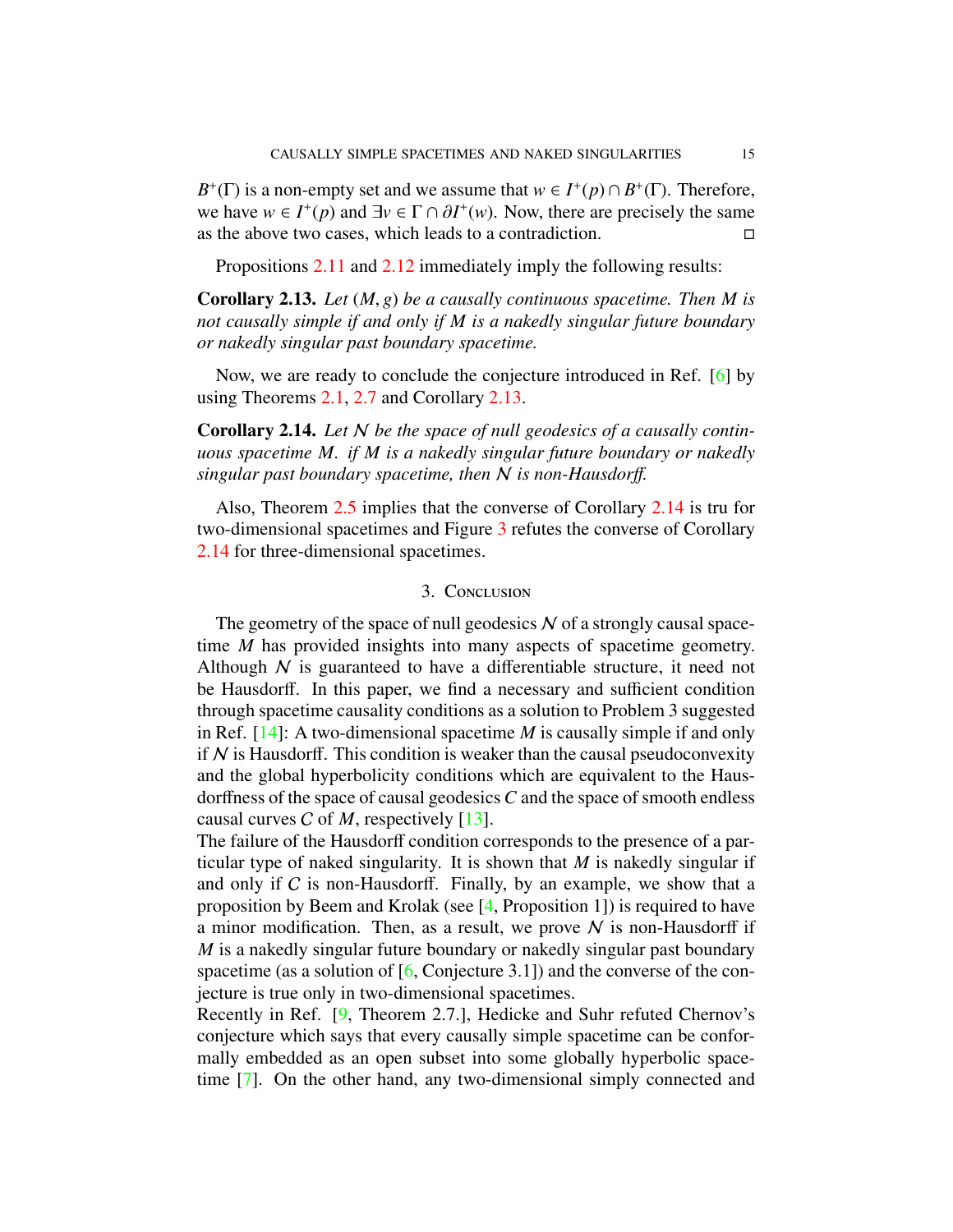causally simple space-time can be causally isomorphically embedded into two-Minkowski spacetime (see [\[20,](#page-16-2) Theorem 3]). So, the results motivate that we conjecture the following statement:

*Conjecture* 1*.* Every null pseudoconvex strongly causal spacetime can be conformally embedded as an open subset into some globally hyperbolic spacetime.

## **REFERENCES**

- <span id="page-15-9"></span>[1] Bautista, A., Ibort, A., Lafuente, J. and Low, R., A conformal boundary for spacetimes based on light- like geodesics: The 3-dimensional case, J. Math. Phys., 58, 022503 (2017).
- <span id="page-15-6"></span>[2] Bautista, A., Geometric structures and causality in the space of light rays of a spacetime, Ph.D. Thesis, Universidad Complutense de Madrid, (2016).
- <span id="page-15-1"></span>[3] Beem, J. K. and Parker, P. E., Pseudoconvexity and general relativity, J. Geom. Phys., 4, 71–80 (1987).
- <span id="page-15-2"></span>[4] Beem, J. K. and Krolak, A., Cosmic censorship and pseudoconvexity, J. Math. Phys., 33, 2249–2253 (1992).
- <span id="page-15-3"></span>[5] Beem, J. K., Ehrlich, P. E., and Easley, K. L., Global Lorentzian Geometry (Marcel Dekker, New York, (1996).
- <span id="page-15-7"></span>[6] Borjian, S. and Bahrampour, Y., The space of null geodesics and naked singularities, Class. Quantum Grav., 36, 2, (2018).
- <span id="page-15-17"></span>[7] Chernov, V., Conjectures on the relations of linking and causality in causally simple spacetimes. Class. Quantum Grav., 35, 105010 (2018).
- <span id="page-15-15"></span>[8] Costa e Silva, I. P., and Minguzzi, E., A note on causality conditions on covering spacetimes. Class. Quantum Grav., 37(22):227001, 12, (2020).
- <span id="page-15-14"></span>[9] Hedicke,J., and Suhr, S., Conformally Embedded Spacetimes and the Space of Null Geodesics, Commun. Math. Phys., (2019).
- <span id="page-15-12"></span>[10] Hawking, S. W. and Ellis, G. F. R., The large scale structure of spacetime, Cambridge Monographs on Mathematical Physics. Cambridge University Press (1973).
- <span id="page-15-0"></span>[11] Joshi, P., Cosmic censorship: A current perspective. Modern Physics Letters A, 17 (15), 1067–1079 (2003).
- <span id="page-15-4"></span>[12] Low, R. J., The geometry of the space of null geodesics, J. Math. Phys., 30, 809–811 (1989).
- <span id="page-15-5"></span>[13] Low, R. J., Spaces of causal paths and naked singularities, Class. Quantum Grav, 7, 943–954 (1990).
- <span id="page-15-16"></span>[14] Low, R. J., The space of null geodesics, Nonlinear Analysis: Theory, Methods and Applications, 47, 3005–3017 (2001).
- <span id="page-15-11"></span>[15] Minguzzi, E., Limit curve theorems in Lorentzian geometry, J. Math. Phys., 49(9):092501, 18, (2008).
- <span id="page-15-8"></span>[16] Minguzzi, E. and Sanchez, M., The causal hierarchy of spacetimes. In Recent de- ´ velopments in pseudo-Riemannian geometry, ESI Lect. Math. Phys., pages 299–358. Eur. Math. Soc., Zürich,  $(2008)$ .
- <span id="page-15-10"></span>[17] Minguzzi, E., Lorentzian causality theory, Living Reviews in Relativity, 22(1):3, (2019).
- <span id="page-15-13"></span>[18] Penrose, R., Techniques of Differential Topology in Relativity, Regional Conference Series in Applied Math., 7, SIAM, Philadelphia, (1972).